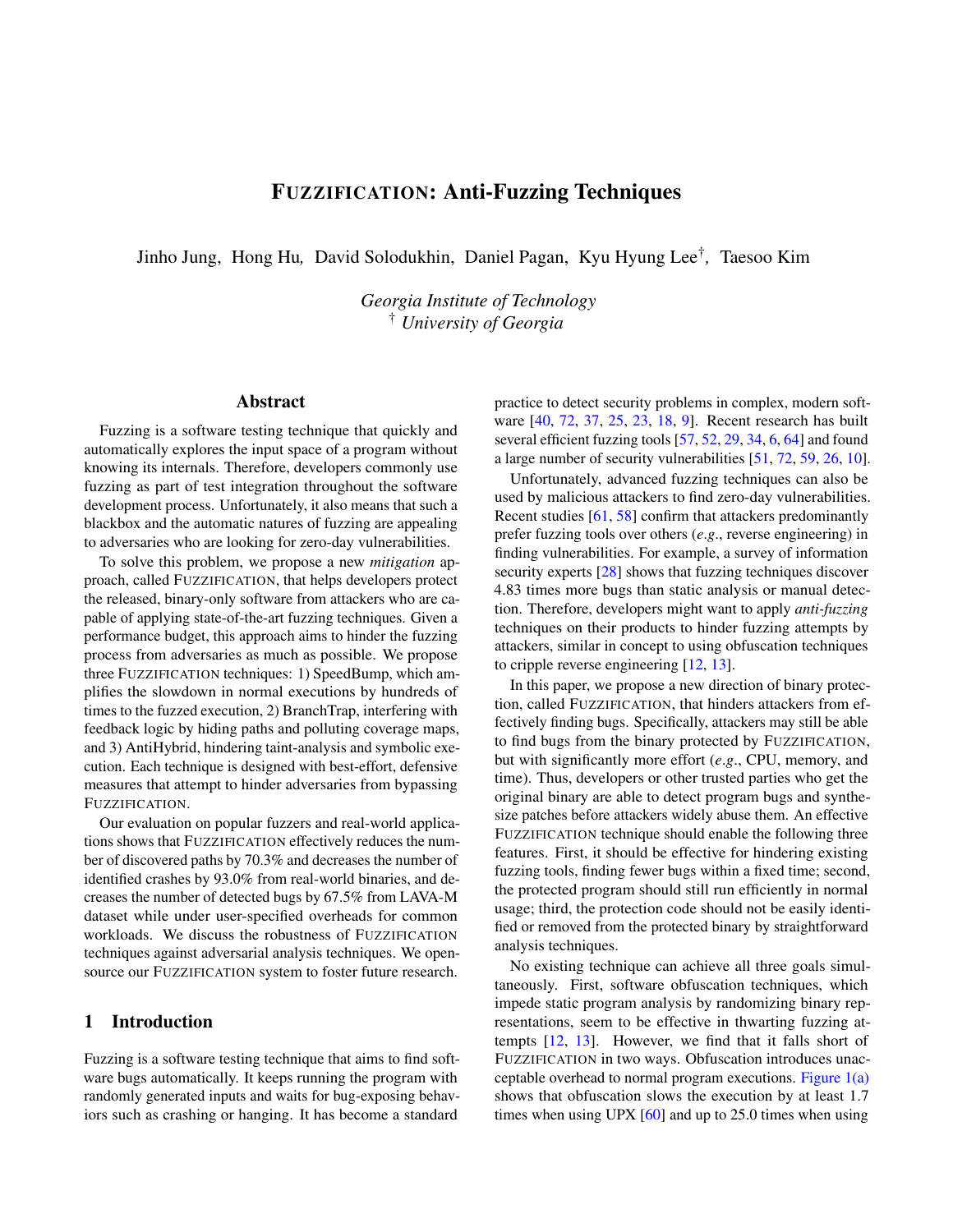<span id="page-1-0"></span>

Figure 1: Impact of obfuscation techniques on fuzzing. (a) Obfuscation techniques introduce  $1.7 \times 25.0 \times$  execution slow down. (b) and (c) fuzzing obfuscated binaries discovers fewer program paths over time, but gets a similar number of paths over executions.

LLVM-obfuscator [\[33\]](#page-15-10). Also, obfuscation cannot effectively hinder fuzzers in terms of path exploration. It can slow each fuzzed execution, as shown in Figure  $1(b)$ , but the path discovery per execution is almost identical to that of fuzzing the original binary, as shown in Figure  $1(c)$ . Therefore, obfuscation is not an ideal FUZZIFICATION technique. Second, software diversification changes the structure and interfaces of the target application to distribute diversified versions [\[35,](#page-15-11) [3,](#page-14-11) [53,](#page-15-12) [50\]](#page-15-13). For example, the technique of N-version software [\[3\]](#page-14-11) is able to mitigate exploits because attackers often depend on clear knowledge of the program states. However, software diversification is powerless on hiding the original vulnerability from the attacker's analysis; thus it is not a good approach for FUZZIFICATION.

In this paper, we propose three FUZZIFICATION techniques for developers to protect their programs from malicious fuzzing attempts: SpeedBump, BranchTrap, and AntiHybrid. The SpeedBump technique aims to slow program execution during fuzzing. It injects delays to *cold* paths, which normal executions rarely reach but that fuzzed executions frequently visit. The BranchTrap technique inserts a large number of input-sensitive jumps into the program so that any input drift will significantly change the execution path. This will induce coverage-based fuzzing tools to spend their efforts on injected bug-free paths instead of on the real ones. The AntiHybrid technique aims to thwart hybrid fuzzing approaches that incorporate traditional fuzzing methods with dynamic taint analysis and symbolic execution.

We develop defensive mechanisms to hinder attackers identifying or removing our techniques from protected binaries. For SpeedBump, instead of calling the sleep function, we inject randomly synthesized CPU-intensive operations to cold paths and create control-flow and data-flow dependencies between the injected code and the original code. We reuse existing binary code to realize BranchTrap to prevent an adversary from identifying the injected branches.

To evaluate our FUZZIFICATION techniques, we apply them on the LAVA-M dataset and nine real-world applications, including libjpeg, libpng, libtiff, pcre2, readelf, objdump, nm, objcopy, and MuPDF. These programs are extensively used to evaluate the effectiveness of fuzzing tools [\[19,](#page-14-12) [11,](#page-14-13) [48,](#page-15-14) [67\]](#page-16-2). Then, we use four popular fuzzers —AFL, HonggFuzz, VUzzer, and QSym— to fuzz the original programs and the protected ones for the same amount of time. On average, fuzzers detect 14.2 times more bugs from the original binaries and 3.0 times more bugs from the LAVA-M dataset than those from "fuzzified" ones. At the same time, our FUZZIFICATION techniques decrease the total number of discovered paths by 70.3%, and maintain user-specified overhead budget. This result shows that our FUZZIFICATION techniques successfully decelerate fuzzing performance on vulnerability discovery. We also perform an analysis to show that data-flow and control-flow analysis techniques cannot easily disarm our techniques.

In this paper, we make the following contributions:

- We first shed light on the new research direction of antifuzzing schemes, so-called, FUZZIFICATION.
- We develop three FUZZIFICATION techniques to slow each fuzzed execution, to hide path coverage, and to thwart dynamic taint-analysis and symbolic execution.
- We evaluate our techniques on popular fuzzers and common benchmarks. Our results show that the proposed techniques hinder these fuzzers, finding 93% fewer bugs from the real-world binaries and 67.5% fewer bugs from the LAVA-M dataset, and 70.3% less coverage while maintaining the user-specified overhead budget.

We will release the source code of our work at [https:](https://github.com/sslab-gatech/fuzzification) [//github.com/sslab-gatech/fuzzification](https://github.com/sslab-gatech/fuzzification).

# 2 Background and Problem

# <span id="page-1-1"></span>2.1 Fuzzing Techniques

The goal of fuzzing is to automatically detect program bugs. For a given program, a fuzzer first creates a large number of inputs, either by random mutation or by format-based generation. Then, it runs the program with these inputs to see whether the execution exposes unexpected behaviors, such as a crash or an incorrect result. Compared to manual analysis or static analysis, fuzzing is able to execute the program orders of magnitude more times and thus can explore more program states to maximize the chance of finding bugs.

### 2.1.1 Fuzzing with Fast Execution

A straightforward way to improve fuzzing efficiency is to make each execution faster. Current research highlights several fast execution techniques, including (1) customized system and hardware to accelerate fuzzed execution and (2) parallel fuzzing to amortize the absolute execution time in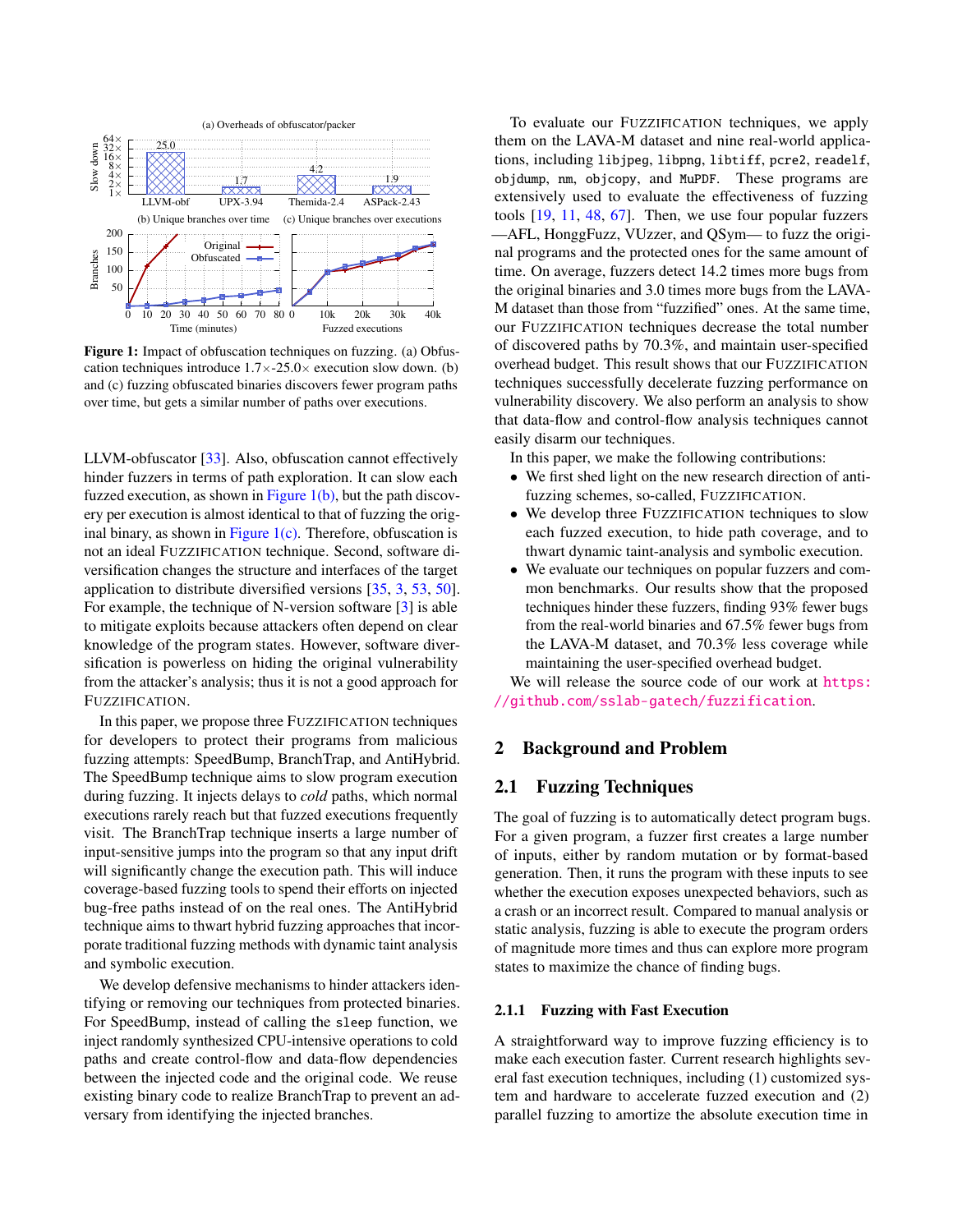large-scale. Among these techniques, AFL uses the fork server and persistent mode to avoid the heavy process creation and can accelerate fuzzing by a factor of two or more [\[68,](#page-16-3) [69\]](#page-16-4). AFL-PT, kAFL, and HonggFuzz utilize hardware features such as Intel Process Tracing (PT) and Branch Trace Store (BTS) to collect code coverage efficiently to guide fuzzing [\[65,](#page-16-5) [54,](#page-15-15) [23\]](#page-14-1). Recently, Xu *et al*. designed new operating system primitives, like efficient system calls, to speed up fuzzing on multi-core machines [\[64\]](#page-16-1).

#### 2.1.2 Fuzzing with Coverage-guidance

Coverage-guided fuzzing collects the code coverage for each fuzzed execution and prioritizes fuzzing the input that has triggered new coverage. This fuzzing strategy is based on two empirical observations: (1) a higher path coverage indicates a higher chance of exposing bugs; and (2) mutating inputs that ever trigger new paths is likely to trigger another new path. Most popular fuzzers take code coverage as guidance, like AFL, HonggFuzz, and LibFuzzer, but with different methods for coverage representation and coverage collection.

Coverage representation. Most fuzzers take basic blocks or branches to represent the code coverage. For example, HonggFuzz and VUzzer use basic block coverage, while AFL instead considers the branch coverage, which provides more information about the program states. Angora [\[11\]](#page-14-13) combines branch coverage with the call stack to further improve coverage accuracy. However, the choice of representation is a trade-off between coverage accuracy and performance, as more fine-grained coverage introduces higher overhead to each execution and harms the fuzzing efficiency.

Coverage collection. If the source code is available, fuzzers can instrument the target program during compilation or assembly to record coverage at runtime, like in AFL-LLVM mode and LibFuzzer. Otherwise, fuzzers have to utilize either static or dynamic binary instrumentation to achieve a similar purpose, like in AFL-QEMU mode [\[70\]](#page-16-6). Also, several fuzzers leverage hardware features to collect the coverage [\[65,](#page-16-5) [54,](#page-15-15) [23\]](#page-14-1). Fuzzers usually maintain their own data structure to store coverage information. For example, AFL and HonggFuzz use a fixed-size array and VUzzer utilizes a *Set* data structure in Python to store their coverage. However, the size of the structure is also a trade-off between accuracy and performance: an overly small memory cannot capture every coverage change, while an overly large memory introduces significant overhead. For example, AFL's performance drops 30% if the bitmap size is changed from 64KB to 1MB [\[19\]](#page-14-12).

#### 2.1.3 Fuzzing with Hybrid Approaches

Hybrid approaches are proposed to help solve the limitations of existing fuzzers. First, fuzzers do not distinguish input bytes with different types (*e*.*g*., magic number, length specifier) and thus may waste time mutating less important bytes

<span id="page-2-0"></span>

Figure 2: Workflow of FUZZIFICATION protection. Developers create a protected binary with FUZZIFICATION techniques and release it to public. Meanwhile, they send the normally compiled binary to trusted parties. Attackers cannot find many bugs from the protected binary through fuzzing, while trusted parties can effectively find significantly more bugs and developers can patch them in time.

that cannot affect any control flow. In this case, taint analysis is used to help find which input bytes are used to determine branch conditions, like VUzzer [\[52\]](#page-15-3). By focusing on the mutation of these bytes, fuzzers can quickly find new execution paths. Second, fuzzers cannot easily resolve complicated conditions, such as comparison with magic value or check-sum. Several works [\[57,](#page-15-2) [67\]](#page-16-2) utilize symbolic execution to address this problem, which is good at solving complicated constraints but incurs high overhead.

### 2.2 FUZZIFICATION Problem

Program developers may want to completely control the bugfinding process, as any bug leakage can bring attacks and lead to financial loss [\[45\]](#page-15-16). They demand exposing bugs by themselves or by trusted parties, but not by malicious endusers. Anti-fuzzing techniques can help to achieve that by decelerating unexpected fuzzing attempts, especially from malicious attackers.

We show the workflow of FUZZIFICATION in [Figure 2.](#page-2-0) Developers compile their code in two versions. One is compiled with FUZZIFICATION techniques to generate a protected binary, and the other is compiled normally to generate a normal binary. Then, developers distribute the protected binary to the public, including normal users and malicious attackers. Attackers fuzz the protected binary to find bugs. However, with the protection of FUZZIFICATION techniques, they cannot find as many bugs quickly. At the same time, developers distribute the normal binary to trusted parties. The trusted parties can launch fuzzing on the normal binary with the native speed and thus can find more bugs in a timely manner. Therefore, developers who receive bug reports from trusted parties can fix the bug before attackers widely abuse it.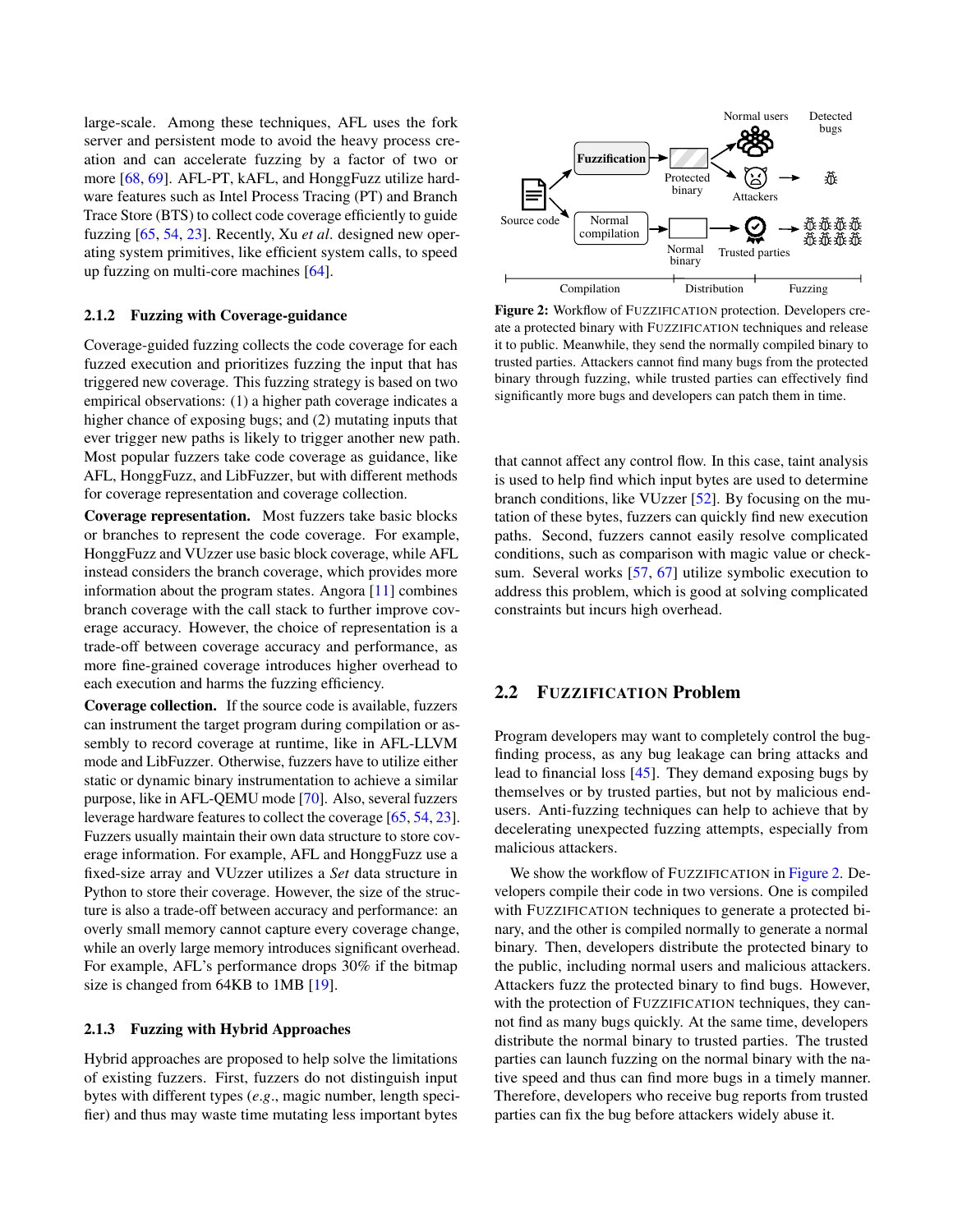<span id="page-3-0"></span>

| Anti-fuzz candidates  | Effective | Generic | Efficient | Robust |
|-----------------------|-----------|---------|-----------|--------|
| Pack & obfuscation    |           |         |           |        |
| Bug injection         |           |         |           |        |
| Fuzzer identification |           |         |           |        |
| <b>Emulator</b> bugs  |           |         |           |        |
| <b>FUZZIFICATION</b>  |           |         |           |        |

Table 1: Possible design choices and evaluation with our goals.

#### 2.2.1 Threat Model

We consider motivated attackers who attempt to find software vulnerabilities through state-of-the-art fuzzing techniques, but with limited resources like computing power (at most similar resources as trusted parties). Adversaries have the binary protected by FUZZIFICATION and they have knowledge of our FUZZIFICATION techniques. They can use off-the-shelf binary analysis techniques to disarm FUZZIFICATION from the protected binary. Adversaries who have access to the unprotected binary or even to program source code (*e*.*g*., inside attackers, or through code leakage) are out of the scope of this study.

#### 2.2.2 Design Goals and Choices

A FUZZIFICATION technique should achieve the following four goals simultaneously:

- Effective: It should effectively reduce the number of bugs found in the protected binary, compared to that found in the original binary.
- Generic: It tackles the fundamental principles of fuzzing and is generally applicable to most fuzzers.
- Efficient: It introduces minor overhead to the normal program execution.
- Robust: It is resistant to the adversarial analysis trying to remove it from the protected binary.

With these goals in mind, we examine four design choices for hindering malicious fuzzing, shown in [Table 1.](#page-3-0) Unfortunately, no method can satisfy all goals.

Packing/obfuscation. Software packing and obfuscation are mature techniques against reverse engineering, both generic and robust. However, they usually introduce higher performance overhead to program executions, which not only hinders fuzzing, but also affects the use of normal users.

Bug injection. Injecting arbitrary code snippets that trigger non-exploitable crashes can cause additional bookkeeping overhead and affect end users in unexpected ways [\[31\]](#page-15-17).

Fuzzer identification. Detecting the fuzzer process and changing the execution behavior accordingly can be bypassed easily (*e*.*g*., by changing fuzzer name). Also, we cannot enumerate all fuzzers or fuzzing techniques.

Emulator bugs. Triggering bugs in dynamic instrumentation tools [\[4,](#page-14-14) [14,](#page-14-15) [38\]](#page-15-18) can interrupt fuzzing [\[42,](#page-15-19) [43\]](#page-15-20). However, it requires strong knowledge of the fuzzer, so it is not generic.

<span id="page-3-1"></span>

Figure 3: Overview of FUZZIFICATION process. It first runs the program with given test cases to get the execution frequency profile. With the profile, it instruments the program with three techniques. The protected binary is released if it satisfies the overhead budget.

## 2.3 Design Overview

We propose three FUZZIFICATION techniques – SpeedBump, BranchTrap, and AntiHybrid– to target each fuzzing technique discussed in [§2.1.](#page-1-1) First, SpeedBump injects finegrained delay primitives into cold paths that fuzzed executions frequently touch but normal executions rarely use [\(§3\)](#page-4-0). Second, BranchTrap fabricates a number of input-sensitive branches to induce the coverage-based fuzzers to waste their efforts on fruitless paths  $(\frac{6}{4})$ . Also, it intentionally saturates the code coverage storage with frequent path collisions so that the fuzzer cannot identify interesting inputs that trigger new paths. Third, AntiHybrid transforms explicit data-flows into implicit ones to prevent data-flow tracking through taint analysis, and inserts a large number of spurious symbols to trigger path explosion during the symbolic execution  $(\frac{8}{5})$ .

[Figure 3](#page-3-1) shows an overview of our FUZZIFICATION system. It takes the program source code, a set of commonly used test cases, and an overhead budget as input and produces a binary protected by FUZZIFICATION techniques. Note that FUZZIFICATION relies on developers to determine the appropriate overhead budget, whatever they believe will create a balance between the functionality and security of their production.  $\bullet$  We compile the program to generate a normal binary and run it with the given normal test cases to collect basic block frequencies. The frequency information tells us which basic blocks are rarely used by normal executions.  $\bullet$ Based on the profile, we apply three FUZZIFICATION techniques to the program and generate a temporary protected binary.  $\bigcirc$  We measure the overhead of the temporary binary with the given normal test cases again. If the overhead is over the budget, we go back to step  $\bullet$  to reduce the slow down to the program, such as using shorter delay and adding less instrumentation. If the overhead is far below the budget, we increase the overhead accordingly. Otherwise,  $\bigcirc$  we generate the protected binary.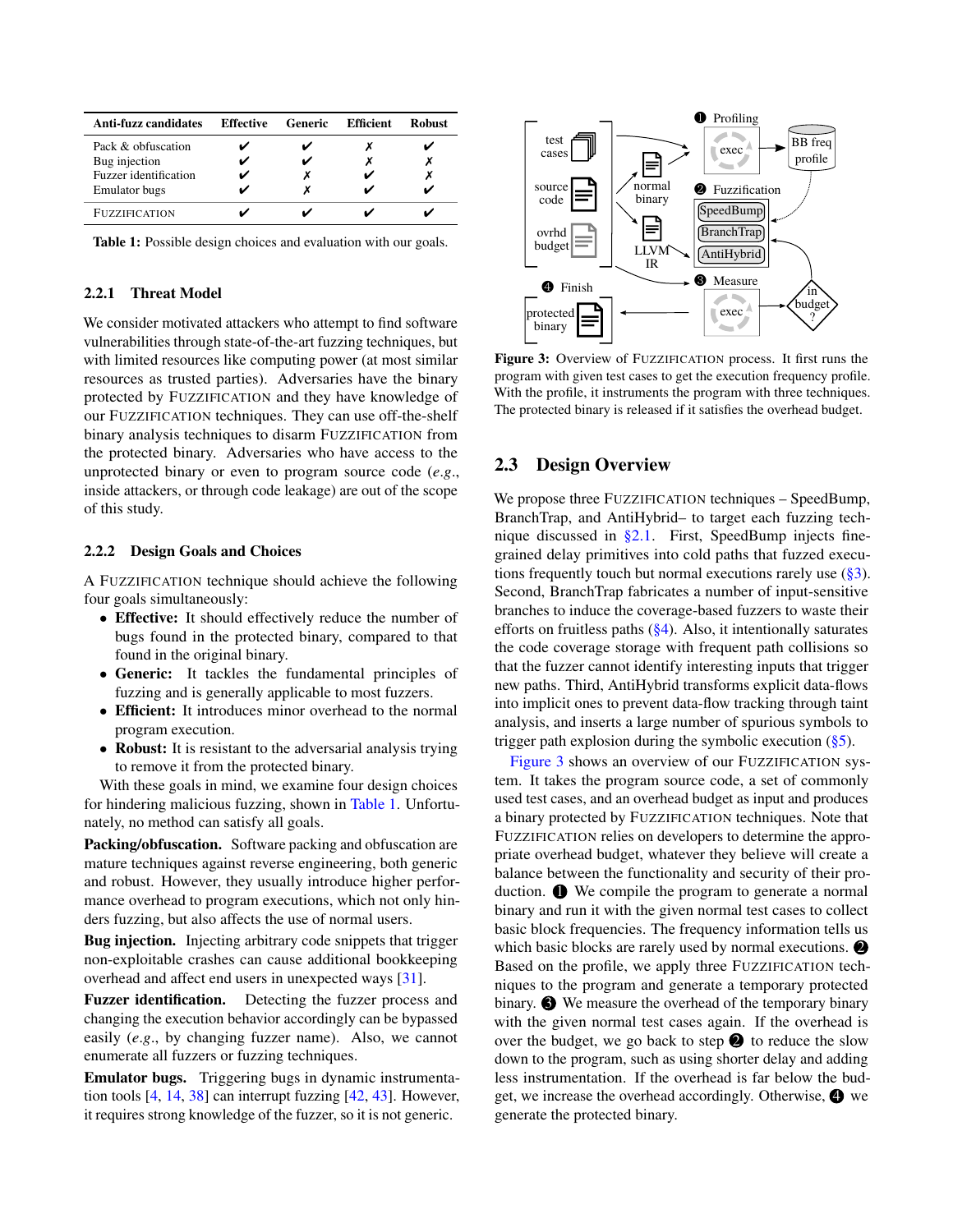### <span id="page-4-0"></span>3 SpeedBump: Amplifying Delay in Fuzzing

We propose a technique called SpeedBump to slow the fuzzed execution while minimizing the effect to normal executions. Our observation is that the fuzzed execution frequently falls into paths such as error-handling (*e*.*g*., wrong MAGIC bytes) that the normal executions rarely visit. We call them the *cold* paths. Injecting delays in cold paths will significantly slow fuzzed executions but will not affect regular executions that much. We first identify cold paths from normal executions with the given test cases and then inject crafted delays into least-executed code paths. Our tool automatically determines the number of code paths to inject delays and the length of each delay so that the protected binary has overhead under the user-defined budget during normal executions.

Basic block frequency profiling. FUZZIFICATION generates a basic block frequency profile to identify cold paths. The profiling process follows three steps. First, we instrument the target programs to count visited basic blocks during the execution and generate a binary for profiling. Second, with the user-provided test cases, we run this binary and collect the basic blocks visited by each input. Third, FUZZIFICATION analyzes the collected information to identify basic blocks that are rarely executed or never executed by valid inputs. These blocks are treated as cold paths in delay injection.

Our profiling does not require the given test cases to cover 100% of all legitimate paths, but just to trigger the commonly used functionalities. We believe this is a practical assumption, as experienced developers should have a set of test cases covering most of the functionalities (*e*.*g*., regression testsuites). Optionally, if developers can provide a set of test cases that trigger uncommon features, our profiling results will be more accurate. For example, for applications parsing well-known file formats (*e*.*g*., readelf parses ELF binaries), collecting valid/invalid dataset is straightforward.

Configurable delay injection. We perform the following two steps repeatedly to determine the set of code blocks to inject delays and the length of each delay:

- We start by injecting a 30ms delay to 3% of the leastexecuted basic blocks in the test executions. We find that this setting is close enough to the final evaluation result.
- We measure the overhead of the generated binary. If it does not exceed the user-defined overhead budget, we go to the previous step to inject more delay into more basic blocks. Otherwise, we use the delay in the previous round as the final result.

Our SpeedBump technique is especially useful for developers who generally have a good understanding of their applications, as well as the requirements for FUZZIFICATION. We provide five options that developers can use to finely tune SpeedBump's effect. Specifically, MAX\_OVERHEAD defines the overhead budget. Developers can specify any value as long as they feel comfortable with the overhead. DELAY\_LENGTH specifies the range of delays. We use 10ms to 300ms in the

<span id="page-4-1"></span>

Figure 4: Protecting readelf with different overhead budgets. While satisfying the overhead budget, (a) demonstrates the maximum ratio of instrumentation for each delay length, and (b) displays the execution speed of AFL-QEMU on protected binaries.

evaluation. INCLUDE\_INCORRECT determines whether or not to inject delays to error-handling basic blocks (*i*.*e*., locations that are *only* executed by invalid inputs), which is enabled by default. INCLUDE\_NON\_EXEC and NON\_EXEC\_RATIO specify whether to inject delays into how ever many basic blocks are never executed during test execution. This is useful when developers do not have a large set of test cases.

[Figure 4](#page-4-1) demonstrates the impact of different options on protecting the readelf binary with SpeedBump. We collect 1,948 ELF files on the Debian system as valid test cases and use 600 text and image files as invalid inputs. Figure  $4(a)$ shows the maximum ratio of basic blocks that we can inject delay into while introducing overhead less than 1% and 3%. For a 1ms delay, we can instrument 11% of the least-executed basic blocks for a 1% overhead budget and 12% for 3% overhead. For a 120ms delay, we cannot inject any blocks for 1% overhead and can inject only 2% of the cold paths for 3% overhead. [Figure 4\(](#page-4-1)b) shows the actual performance of AFL-QEMU when it fuzzes SpeedBump-protected binaries. The ratio of injected blocks is determined as in [Figure 4\(](#page-4-1)a). The result shows that SpeedBump with a 30ms delay slows the fuzzer by more than  $50\times$ . Therefore, we use 30ms and the corresponding 3% instrumentation as the starting point.

### 3.1 Analysis-resistant Delay Primitives

As attackers may use program analysis to identify and remove simple delay primitives (*e*.*g*., calling sleep), we design robust primitives that involve arithmetic operations and are connected with the original code base. Our primitives are based on CSmith [\[66\]](#page-16-7), which can generate random and bugfree code snippets with refined options. For example, CSmith can generate a function that takes parameters, performs arithmetic operations, and returns a specific type of value. We modified CSmith to generate code that has data dependencies and code dependencies to the original code. Specifically, we pass a variable from the original code to the generated code as an argument, make a reference from the generated code to the original one, and use the return value to modify a global variable of the original code. [Figure 5](#page-5-1) shows an example of our delay primitives. It declares a local variable PASS\_VAR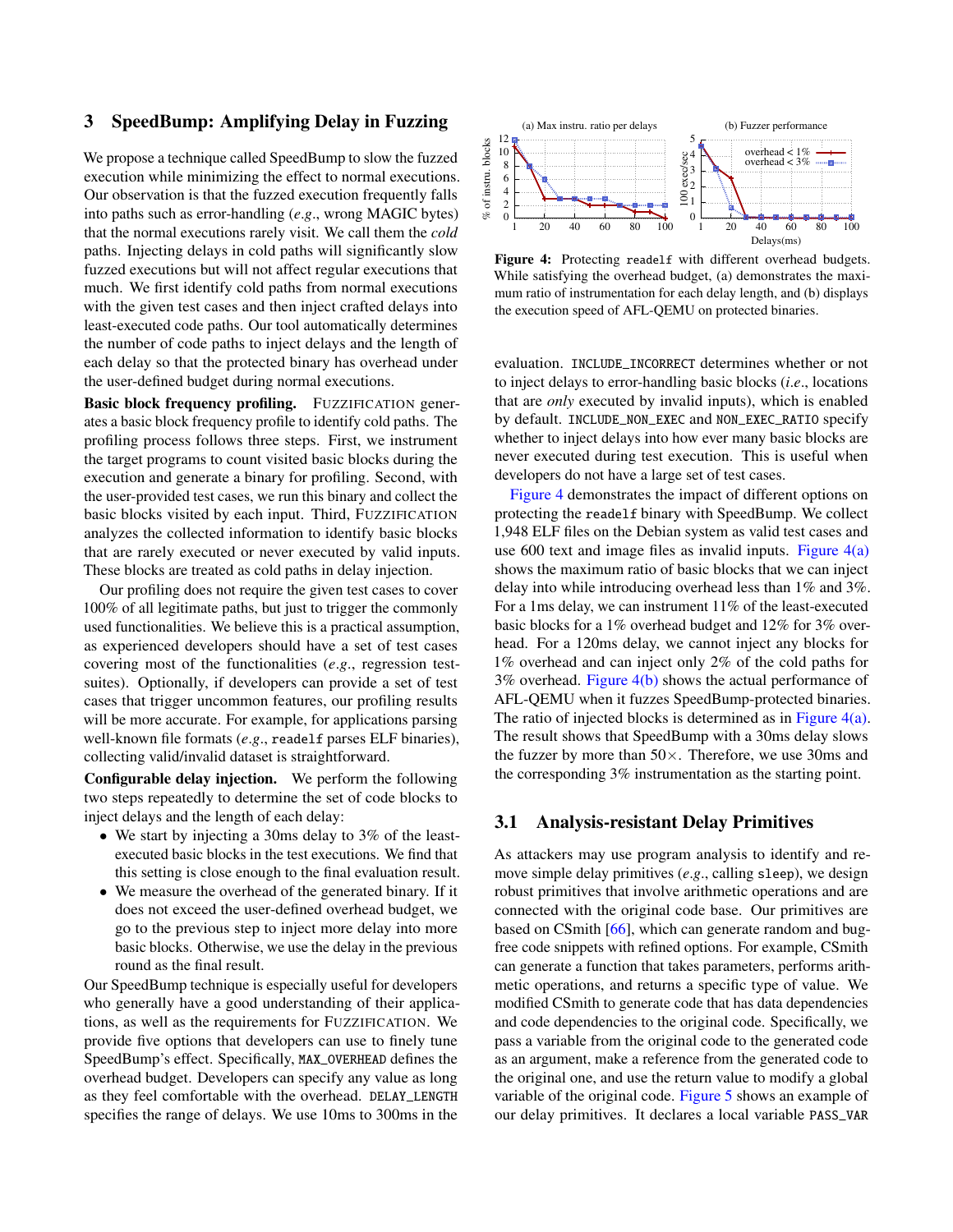```
1 //Predefined global variables
2 int32_t GLOBAL_VAR1 = 1, GLOBAL_VAR2 = 2;
 3 //Randomly generated code<br>4 int32_t * <mark>func(int32_t</mark> p6) {
      5 int32_t *l0[1000];
      GLOBAL_VARI = 0x4507L; // affect global var.
      int32_t *11 = \&g8[1][0];for (int i = 0; i < 1000; i++)
         10[i] = p6; // affect local var from argv.
10 (*g7) = func2(g6++);
11 (*g5) | = \sim (! func3(**g4 = ~0UL));
12 return 11; \frac{1}{2} affect global var.
13 }
14 //Inject above function for delay
15 int32_t PASS_VAR = 20;
16 GLOBAL_VAR2 = func(PASS_VAR);
```
Figure 5: Example delay primitive. Function func updates global variables to build data-flow dependency with original program.

and modifies global variables GLOBAL\_VAR1 and GLOBAL\_VAR2. In this way, we introduce data-flow dependency between the original code and the injected code (line 6, 9 and 12), and change the program state without affecting the original program. Although the code is randomly generated, it is tightly coupled with the original code via data-flow and control-flow dependencies. Therefore, it is non-trivial for common binary analysis techniques, like dead-code elimination, to distinguish it from the original code. We repeatedly run the modified CSmith to find appropriate code snippets that take a specific time (*e*.*g*., 10ms) for delay injection.

Safety of delay primitives. We utilize the safety checks from CSmith and FUZZIFICATION to guarantee that the generated code is bug-free. First, we use CSmith's default safety checks, which embed a collection of tests in the code, including integer, type, pointer, effect, array, initialization, and global variable. For example, CSmith conducts pointer analysis to detect any access to an out-of-scope stack variable or null pointer dereference, uses explicit initialization to prevent uninitialized usage, applies math wrapper to prevent unexpected integer overflow, and analyzes qualifiers to avoid any mismatch. Second, FUZZIFICATION also has a separate step to help detect bad side effects (*e*.*g*., crashes) in delay primitives. Specifically, we run the code 10 times with fixed arguments and discard it if the execution shows any error. Finally, FUZZIFICATION embeds the generated primitives with the same fixed argument to avoid errors.

Fuzzers aware of error-handling blocks. Recent fuzzing proposals, like VUzzer [\[52\]](#page-15-3) and T-Fuzz [\[48\]](#page-15-14), identify errorhandling basic blocks through profiling and exclude them from the code coverage calculation to avoid repetitive executions. This may affect the effectiveness of our SpeedBump technique, which uses a similar profiling step to identify cold paths. Fortunately, the cold paths from SpeedBump include not only error-handling basic blocks, but also rarely executed functional blocks. Further, we use similar methods to identify error-handling blocks from the cold paths and provide developers the option to choose not to instrument these blocks. Thus, our FUZZIFICATION will focus on instrumenting rarely executed functional blocks to maximize its effectiveness.

# <span id="page-5-0"></span>4 BranchTrap: Blocking Coverage Feedback

Code coverage information is widely used by fuzzers to find and prioritize interesting inputs [\[72,](#page-16-0) [37,](#page-15-1) [23\]](#page-14-1). We can make these fuzzers *diligent fools* if we insert a large number of conditional branches whose conditions are sensitive to slight input changes. When the fuzzing process falls into these branch traps, coverage-based fuzzers will waste their resources to explore (a huge number of) worthless paths. Therefore, we propose the technique of BranchTrap to deceive coverage-based fuzzers by misleading or blocking the coverage feedback.

### 4.1 Fabricating Fake Paths on User Input

The first method of BranchTrap is to *fabricate* a large number of conditional branches and indirect jumps, and inject them into the original program. Each fabricated conditional branch relies on some input bytes to determine to take the branch or not, while indirect jumps calculate their targets based on user input. Thus, the program will take different execution paths even when the input slightly changes. Once a fuzzed execution triggers the fabricated branch, the fuzzer will set a higher priority to mutate that input, resulting in the detection of more fake paths. In this way, the fuzzer will keep wasting its resources (*i*.*e*., CPU and memory) to inspect fruitless but bug-free fake paths.

To effectively induce the fuzzers focusing on fake branches, we consider the following four design aspects. First, BranchTrap should fabricate a sufficient number of fake paths to affect the fuzzing policy. Since the fuzzer generates various variants from one interesting input, fake paths should provide different coverage and be directly affected by the input so that the fuzzer will keep unearthing the trap. Second, the injected new paths introduce minimal overhead to regular executions. Third, the paths in BranchTrap should be deterministic regarding user input, which means that the same input should go through the same path. The reason is that some fuzzers can detect and ignore non-deterministic paths (*e*.*g*., AFL ignores one input if two executions with it take different paths). Finally, BranchTrap cannot be easily identified or removed by adversaries.

A trivial implementation of BranchTrap is to inject a jump table and use some input bytes as the index to access the table (*i*.*e*., different input values result in different jump targets). However, this approach can be easily nullified by simple adversarial analysis. We design and implement a robust BranchTrap with code-reuse techniques, similar in concept to the well-known return-oriented programming (ROP) [\[55\]](#page-15-21).

#### 4.1.1 BranchTrap with CFG Distortion

To harden BranchTrap, we diversify the return addresses of each injected branch according to the user input. Our idea is inspired by ROP, which reuses existing code for malicious at-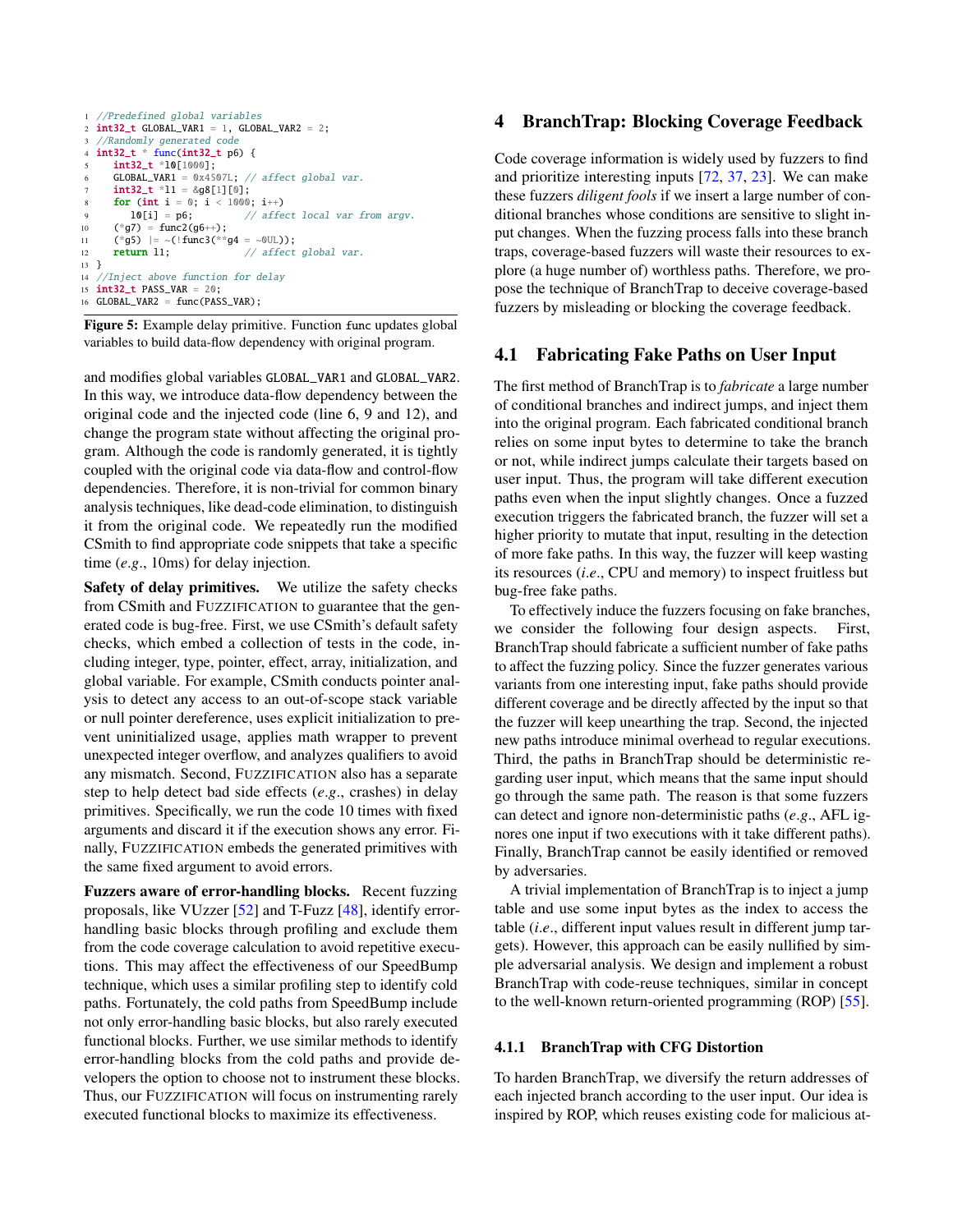<span id="page-6-0"></span>

Figure 6: BranchTrap by reusing the existing ROP gadgets in the original binary. Among functionally equivalent gadgets, BranchTrap picks the one based on function arguments.

tacks by chaining various small code snippets. Our approach can heavily distort the program control-flow and makes nullifying BranchTrap more challenging for adversaries. The implementation follows three steps. First, BranchTrap collects function epilogues from the program assembly (generated during program compilation). Second, function epilogues with the same instruction sequence are grouped into one jump table. Third, we rewrite the assembly so that the function will retrieve one of several equivalent epilogues from the corresponding jump table to realize the original function return, using some input bytes as the jump table index. As we replace the function epilogue with a functional equivalent, it guarantees the identical operations as the original program.

[Figure 6](#page-6-0) depicts the internal of the BranchTrap implementation at runtime. For one function, BranchTrap  $\bigcirc$  calculates the XORed value of all arguments. BranchTrap uses this value for indexing the jump table (*i*.*e*., candidates for epilogue address). 2 BranchTrap uses this value as the index to visit the jump table and obtains the concrete address of the epilogue. To avoid out-of-bounds array access, BranchTrap divides the XORed value by the length of the jump table and takes the remainder as the index.  $\bigcirc$  After determining the target jump address, the control-flow is transferred to the gadget (*e*.*g*., the same pop rbp; pop r15; ret gadget).  $\bullet$  Finally, the execution returns to the original return address.

The ROP-based BranchTrap has three benefits:

- Effective: Control-flow is constantly and sensitively changed together with the user input mutation; thus FUZZIFICATION can introduce a sufficient number of unproductive paths and make coverage feedback less effective. Also, BranchTrap guarantees the same controlflow on the same input (*i*.*e*., deterministic path) so that the fuzzer will not ignore these fake paths.
- Low overhead: BranchTrap introduces low overhead to normal user operations (*e*.*g*., less than 1% overhead) due to its lightweight operations (Store argument; XOR; Resolve jump address; Jump to gadget).
- Robust: The ROP-based design significantly increases the complexity for an adversary to identify or patch the binary. We evaluate the robustness of BranchTrap against adversarial analysis in [§6.4.](#page-11-0)

# 4.2 Saturating Fuzzing State

The second method of BranchTrap is to saturate the *fuzzing state*, which blocks the fuzzers from learning the progress in the code coverage. Different from the first method, which induces fuzzers focusing on fruitless inputs, our goal here is to prevent the fuzzers from finding real interesting ones. To achieve this, BranchTrap inserts a massive number of branches to the program, and exploits the coverage representation mechanism of each fuzzer to mask new findings. BranchTrap is able to introduce an extensive number (*e*.*g*., 10K to 100K) of deterministic branches to some rarely visited basic blocks. Once the fuzzer reaches these basic blocks, its coverage table will quickly fill up. In this way, most of the newly discovered paths in the following executions will be treated as *visited*, and thus the fuzzer will discard the input that in fact explores interesting paths. For example, AFL maintains a fixed-size bitmap (*i*.*e*., 64KB) to track edge coverage. By inserting a large number of distinct branches, we significantly increase the probability of bitmap collision and thus reduce the coverage inaccuracy.

[Figure 7\(](#page-7-1)a) demonstrates the impact of bitmap saturation on fuzzing readelf. Apparently, a more saturated bitmap leads to fewer path discoveries. Starting from an empty bitmap, AFL identifies over 1200 paths after 10 hours of fuzzing. For the 40% saturation rate, it only finds around 950 paths. If the initial bitmap is highly filled, such as 80% saturation, AFL detects only 700 paths with the same fuzzing effort.

Fuzzers with collision mitigation. Recent fuzzers, like CollAFL [\[19\]](#page-14-12), propose to mitigate the coverage collision issue by assigning a unique identifier to each path coverage (*i*.*e*., branch in case of CollAFL). However, we argue that these techniques will not effectively undermine the strength of our BranchTrap technique on saturating coverage storage for two reasons. First, current collision mitigation techniques require program source code to assign unique identifiers during the linking time optimization [\[19\]](#page-14-12). In our threat model, attackers cannot obtain the program source code or the original binary – they only have a copy of the protected binary, which makes it significantly more challenging to apply similar ID-assignment algorithms. Second, these fuzzers still have to adopt a fixed size storage of coverage because of the overhead of large storage. Therefore, if we can saturate 90% of the storage, CollAFL can only utilize the remaining 10% for ID-assignment; thus the fuzzing performance will be significantly affected.

### 4.3 Design Factors of BranchTrap

We provide developers an interface to configure ROP-based BranchTrap and coverage saturation for optimal protection. First, the number of generated fake paths of ROP-based BranchTrap is configurable. BranchTrap depends on the number of functions to make a distorted control-flow. Therefore, injected BranchTrap is effective when the original program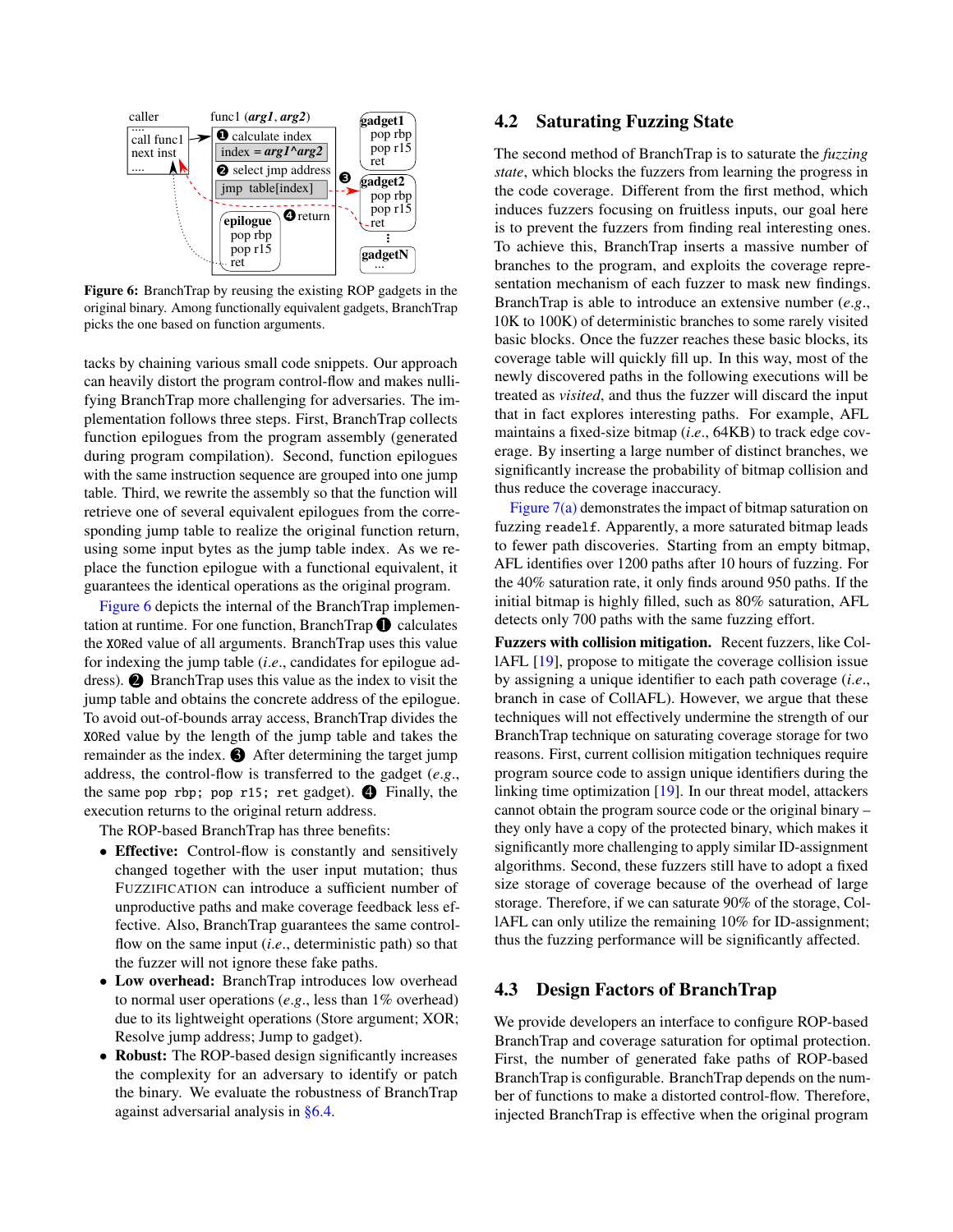<span id="page-7-1"></span>

Figure 7: (a) AFL performance with different initial bitmap saturation. (b) Impact on bitmap with different number of branches.

contains plenty of functions. For binaries with fewer functions, we provide an option for developers to split existing basic blocks into multiple ones, each connected with conditional branches. Second, the size of the injected branches for saturating the coverage is also controllable. [Figure 7\(](#page-7-1)b) shows how the bitmap can be saturated in AFL by increasing the branch number. It clearly shows that more branches can fill up more bitmap entries. For example, 100K branches can fill up more than 90% of a bitmap entry. Injecting a massive number of branches into the program increases the output binary size. When we inject 100k branches, the size of the protected binary is 4.6MB larger than the original binary. To avoid high code size overhead, we inject a huge number of branches into only one or two of the most rarely executed basic blocks. As long as one fuzzed execution reaches such branches, the coverage storage will be filled and the following fuzzing will find fewer interesting inputs.

## <span id="page-7-0"></span>5 AntiHybrid: Thwarting Hybrid Fuzzers

A hybrid fuzzing method utilizes either symbolic execution or dynamic taint analysis to improve fuzzing efficiency. Symbolic (or concolic) execution is good at solving complicated branch conditions (*e*.*g*., magic number and checksum), and therefore can help fuzzers bypass these hard-to-mutate roadblocks. DTA (Dynamic Taint Analysis) helps find input bytes that are related to branch conditions. Recently, several hybrid fuzzing methods have been proposed and successfully discovered security-critical bugs. For example, Driller [\[57\]](#page-15-2) adapted selective symbolic execution and proved its efficacy during the DARPA Cyber Grand Challenge (CGC). VUzzer [\[52\]](#page-15-3) utilized dynamic taint analysis to identify path-critical input bytes for effective input mutation. QSym [\[67\]](#page-16-2) suggested a fast concolic execution technique that can be scalable on real-world applications.

Nevertheless, hybrid approaches have well-known weaknesses. First, both symbolic execution and taint analysis consume a large amount of resources such as CPU and memory, limiting them to analyzing simple programs. Second, symbolic execution is limited by the path explosion problem. If complex operation is required for processing symbols, the symbolic execution engine has to exhaustively explore and evaluate all execution states; then, most of the symbolic ex-

```
1 char input[] = ...; /* user input */
2 int value = \ldots; \frac{1}{x} user input \frac{x}{y}3
4 // 1. using implicit data-flow to copy input to antistr
5 // original code: if (!strcmp(input, "condition!")) { ... }
6 char antistr[strlen(input)];
7 for (int i = 0; i<strlen(input): i++)8 int ch = 0, temp = 0, temp2 = 0;
    for (int j = 0; j < 8; j++){
10 temp = input[i];
11 temp2 = temp & (1 < i);
12 if (temp2 != 0) ch | = 1 \lt i;
13 }
14 antistr[i] = ch;<br>15 \frac{1}{2}1516 if (!strcmp(antistr, "condition!")) { ... }
17
18 // 2. exploding path constraints
19 // original code: if (value == 12345)
20 if (CRC_LOOP(value) == OUTPUT_CRC) { ... }
```
Figure 8: Example of AntiHybrid techniques. We use implicit dataflow (line 6-15) to copy strings to hinder dynamic taint analysis. We inject hash function around equal comparison (line 20) to cripple symbolic execution engine.

ecution engines fail to run to the end of the execution path. Third, DTA analysis has difficulty in tracking implicit data dependencies, such as covert channels, control channels, or timing-based channels. For example, to cover data dependency through a control channel, the DTA engine has to aggressively propagate the taint attribute to any variable after a conditional branch, making the analysis more expensive and the result less accurate.

Introducing implicit data-flow dependencies. We transform the explicit data-flows in the original program into implicit data-flows to hinder taint analysis. FUZZIFICATION first identifies branch conditions and interesting information sinks (*e*.*g*., strcmp) and then injects data-flow transformation code according to the variable type. [Figure 8](#page-7-2) shows an example application of AntiHybrid, where array input is used to decide branch condition and strcmp is an interesting sink function. Therefore, FUZZIFICATION uses implicit data-flows to copy the array (line 6-15) and replaces the original variable to the new one (line 16). Due to the transformed implicit data-flow, the DTA technique cannot identify the correct input bytes that affect the branch condition at line 16.

Implicit data-flow hinders data-flow analysis that tracks direct data propagation. However, it cannot prevent data dependency inference through differential analysis. For example, recent work, RedQueen [\[2\]](#page-14-16), infers the potential relationship between input and branch conditions through pattern matching, and thus can bypass the implicit data-flow transformation. However, RedQueen requires the branch condition value to be explicitly shown in the input, which can be easily fooled through simple data modification (*e*.*g*., adding the same constant value to both operands of the comparison).

Exploding path constraints. To hinder hybrid fuzzers using symbolic execution, FUZZIFICATION injects multiple code chunks to intentionally trigger path explosions. Specifi-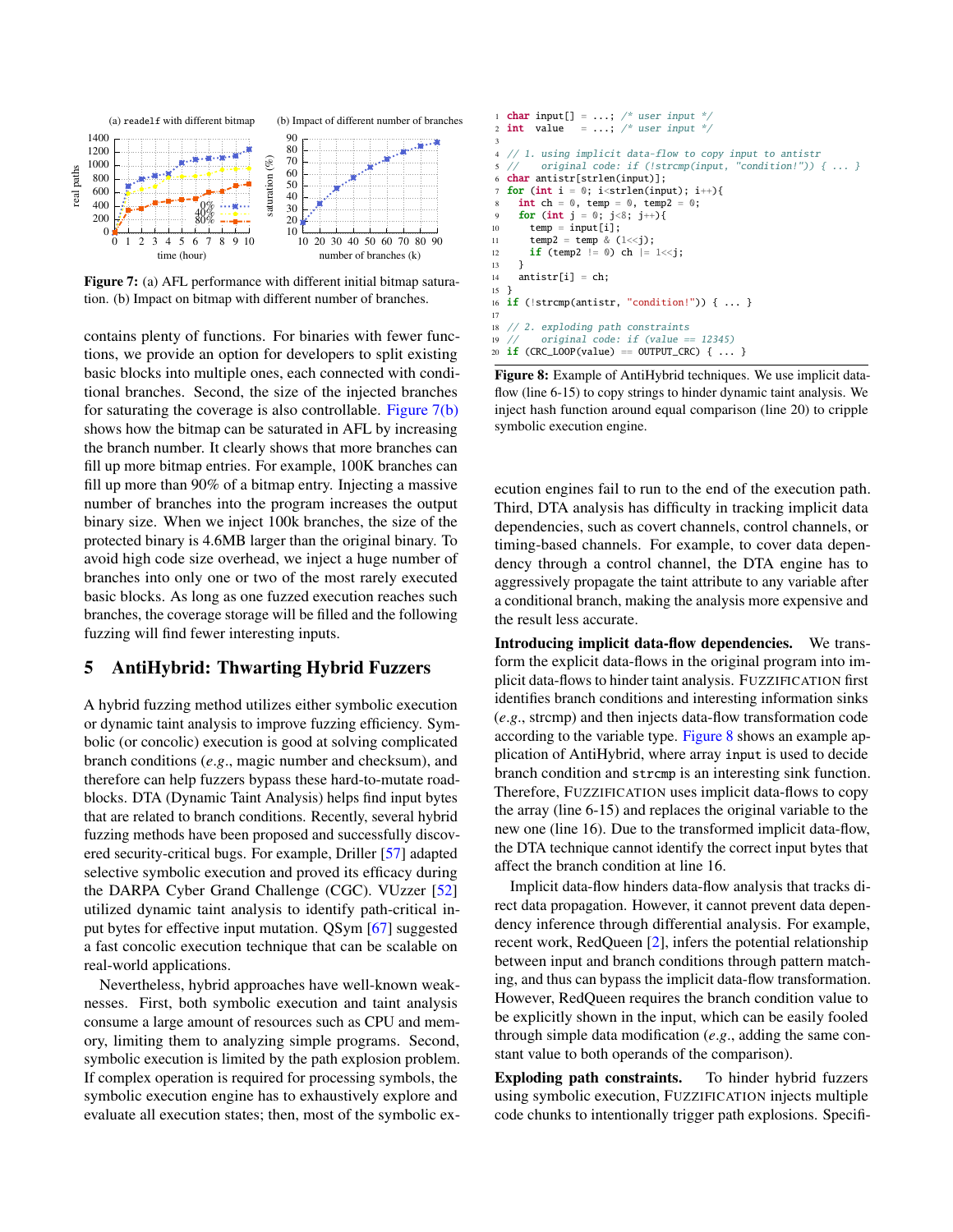<span id="page-8-1"></span>

|          |        | Version Program Arg. Seeds |    |            | <b>Overhead (Binary size)</b> |                   |                | Overhead (CPU)    |         |                             |         |         |
|----------|--------|----------------------------|----|------------|-------------------------------|-------------------|----------------|-------------------|---------|-----------------------------|---------|---------|
| Project  |        |                            |    |            | <b>Speed</b>                  | <b>BranchTrap</b> | AntiHybrid     | All               |         | Speed BranchTrap AntiHybrid |         | All     |
| libjpeg  | 2017.7 | dipeg                      |    | <b>GIT</b> | $9.0\%$ (0.1M)                | 101.5% (1.2M)     | $0.3\%$ (0.0M) | $103.2\%$ (1.3M)  | $1.5\%$ | $0.9\%$                     | 0.3%    | 2.4%    |
| libpng   | 1.6.27 | readpng                    |    | <b>GIT</b> | $6.2\%$ (0.1M)                | $56.0\%$ (1.3M)   | $0.9\%$ (0.0M) | $65.7\%$ $(1.5M)$ | 1.8%    | $2.0\%$                     | 0.3%    | 4.0%    |
| libtiff  | 4.0.6  | tiffinfo                   |    | <b>GIT</b> | $9.2\% (0.2M)$                | $72.5\%$ (1.5M)   | $0.8\%$ (0.0M) | 77.3% (1.6M)      | $1.0\%$ | 2.1%                        | $0.5\%$ | 4.8%    |
| pcre2    | 10     | pcre2test                  |    | built-in   | $12.9\% (0.2M)$               | $85.3\%$ (1.3M)   | $0.8\%$ (0.0M) | $108.6\%$ (1.7M)  | 1.2%    | $1.2\%$                     | $1.0\%$ | 3.1%    |
|          |        | readelf                    | -a |            | $9.6\% (0.2M)$                | 77.3% (1.3M)      | $0.2\%$ (0.0M) | $81.0\%$ (1.4M)   | $1.0\%$ | $0.9\%$                     | $0.9\%$ | 3.1%    |
| binutils | 2.23   | objdump                    | -d | ELF        | $1.4\%$ (0.1M)                | $17.0\%$ (1.3M)   | $0.1\%$ (0.0M) | $17.5\%$ (1.3M)   | 1.6%    | 2.0%                        | $0.9\%$ | 4.6%    |
|          |        | nm                         |    | files      | $1.9\%$ (0.1M)                | $23.1\%$ (1.2M)   | $0.1\%$ (0.0M) | $23.3\%$ (1.2M)   | 1.8%    | $1.6\%$                     | $1.1\%$ | $4.5\%$ |
|          |        | objcopy                    | -S |            | $1.7\%$ (0.1M)                | $20.2\%$ (1.3M)   | $0.1\%$ (0.0M) | $20.6\%$ (1.3M)   | 1.7%    | $0.8\%$                     | $0.5\%$ | 2.9%    |
| Average  |        |                            |    |            | $6.5\%$                       | 56.6%             | $0.4\%$        | $62.1\%$          | 1.4%    | l.4%                        | 0.7%    | $3.7\%$ |

Table 2: Code size overhead and performance overhead of fuzzified binaries. GIT means Google Image Test-suite. We set performance overhead budget as 5%. For size overhead, we show the percentage and the increased size.

cally, we replace each comparison instruction by comparing the hash values of the original comparison operands. We adopt the hash function because symbolic execution cannot easily determine the original operand with the given hash value. As hash functions usually introduce nonnegligible overhead to program execution, we utilize the lightweight cyclic redundancy checking (CRC) loop iteration to transform the branch condition to reduce performance overhead. Although theoretically CRC is not as strong as hash functions for hindering symbolic execution, it also introduces significant slow down. [Figure 8](#page-7-2) shows an example of the path explosion instrumentation. To be specific, FUZZIFICATION changes the original condition  $(value == 12345)$  to  $(CRC\_LOOP(value) == OUTPUT_CRC)$ (at line 20). If symbolic execution decides to solve the constraint of the CRC, it will mostly return a timeout error due to the complicated mathematics. For example, QSym, a state-ofthe-art fast symbolic execution engine, is armed with many heuristics to scale on real-world applications. When QSym first tries to solve the complicated constraint that we injected, it will fail due to the timeout or path explosion. Once injected codes are run by the fuzzer multiple times, QSym identifies the repetitive basic blocks (*i*.*e*., injected hash function) and performs *basic block pruning*, which decides not to generate a further constraint from it to assign resources into a new constraint. After that, QSym will not explore the condition with the injected hash function; thus, the code in the branch can be explored rarely.

# 6 Evaluation

We evaluate our FUZZIFICATION techniques to understand their effectiveness on hindering fuzzers from exploring program code paths  $(\S6.1)$  and detecting bugs  $(\S6.2)$ , their practicality of protecting real-world large programs  $(\S6.3)$ , and their robustness against adversarial analysis techniques [\(§6.4\)](#page-11-0).

Implementation. Our FUZZIFICATION framework is implemented in a total of 6,559 lines of Python code and 758 lines of C++ code. We implement the SpeedBump technique as an

<span id="page-8-2"></span>

| Tasks        | <b>Target</b>                | AFL                            | HonggFuzz QSym |                      | <b>VUzzer</b> |
|--------------|------------------------------|--------------------------------|----------------|----------------------|---------------|
| Coverage     | $MuPDF$ $O.A$                | 8 binaries O,S,B,H,A O,S,B,H,A | O.A            | $O.S.B.H.A -$<br>O.A |               |
| <b>Crash</b> | 4 binaries O.A<br>LAVA-M O.A |                                | O.A<br>O.A     | O.A<br>O.A           | O.A           |

Table 3: Experiments summary. Protection options: Original, SpeedBump, BranchTrap, AntiHybrid, All. We use 4 binutils binaries, 4 binaries from Google OSS project and MuPDF to measure the code coverage. We use binutils binaries and LAVA-M programs to measure the number of unique crashes.

LLVM pass and use it to inject delays into cold blocks during the compilation. For the BranchTrap, we analyze the assembly code and modify it directly. For the AntiHybrid technique, we use an LLVM pass to introduce the path explosion and utilize a python script to automatically inject implicit data-flows. Currently, our system supports all three FUZZIFICATION techniques on 64bit applications, and is able to protect 32bit applications except for the ROP-based BranchTrap.

Experimental setup. We evaluate FUZZIFICATION against four state-of-the-art fuzzers that work on binaries, specifically, AFL in QEMU mode, HonggFuzz in Intel-PT mode, VUzzer  $32<sup>1</sup>$  $32<sup>1</sup>$  $32<sup>1</sup>$ , and QSym with AFL-QEMU. We set up the evaluation on two machines, one with Intel Xeon CPU E7- 8890 v4@2.20GHz, 192 processors and 504 GB of RAM, and another with Intel Xeon CPU E7-4820@2.00GHz, 32 processors and 128 GB of RAM.

To get reproducible results, we tried to eliminate the nondeterministic factors from fuzzers: we disable the address space layout randomization of the experiment machine and force the deterministic mode for AFL. However, we have to leave the randomness in HonggFuzz and VUzzer, as they do not support deterministic fuzzing. Second, we used the same set of test cases for basic block profiling in FUZZIFICATION, and fed the same seed inputs for different fuzzers. Third,

<span id="page-8-0"></span><sup>&</sup>lt;sup>1</sup>We also tried to use VUzzer64 to fuzz different programs, but it did not find any crashes even for any original binary after three-day fuzzing. Since VUzzer64 is still experimental, we will try the stable version in the future.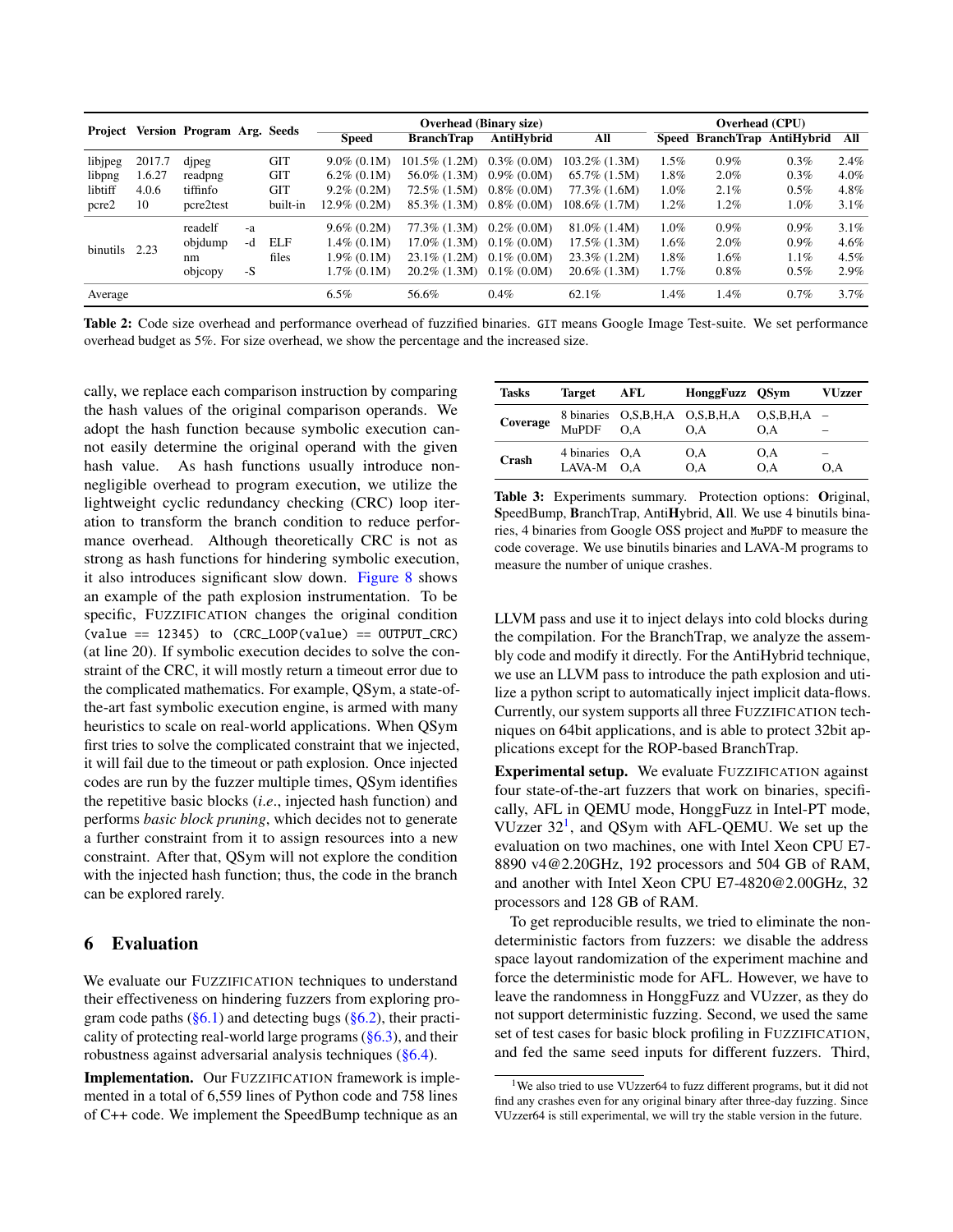<span id="page-9-3"></span>

Figure 9: Paths discovered by AFL-QEMU from real-world programs. Each program is compiled with five settings: original (no protection), SpeedBump, BranchTrap, AntiHybrid, and all protections. We fuzz them with AFL-QEMU for three days.

<span id="page-9-2"></span>

| Category                       | Option                                                              | <b>Design Choice</b>                        |
|--------------------------------|---------------------------------------------------------------------|---------------------------------------------|
| <b>SpeedBump</b>               | max overhead<br>delay_length<br>include invalid<br>include_non_exec | 2%<br>10ms to 300ms<br>True<br>True $(5\%)$ |
| <b>BranchTrap</b>              | max overhead<br>bitmap_saturation                                   | 2%<br>40% of 64k bitmap                     |
| AntiHybrid                     | max overhead<br>include non exec                                    | $1\%$<br>True $(5\%)$                       |
| <b>Overall</b><br>max_overhead |                                                                     | 5%                                          |

Table 4: Our configuration values for the evaluation.

we used identical FUZZIFICATION techniques and configurations when we conducted code instrumentation and binary rewriting for each target application. Last, we pre-generated FUZZIFICATION primitives (*e*.*g*., SpeedBump codes for 10ms to 300ms and BranchTrap codes with deterministic branches), and used the primitives for all protections. Note that developers should use different primitives for the actual releasing binary to avoid code pattern matching analysis.

Target applications. We select the LAVA-M data set [\[17\]](#page-14-17) and nine real-world applications as the fuzzing targets, which are commonly used to evaluate the performance of fuzzers [\[11,](#page-14-13) [19,](#page-14-12) [64,](#page-16-1) [52\]](#page-15-3). The nine real-world programs include four applications from the Google fuzzer test-suite [\[24\]](#page-14-18), four programs from the binutils [\[20\]](#page-14-19) (shown in [Table 2\)](#page-8-1), and the PDF reader MuPDF. We perform two sets of experiments on these binaries, summarized in [Table 3.](#page-8-2) First, we fuzz nine realworld programs with three fuzzers (all except  $VUzzer<sup>2</sup>$  $VUzzer<sup>2</sup>$  $VUzzer<sup>2</sup>$ ) to measure the impact of FUZZIFICATION on finding code paths. Specifically, we compile eight real-world programs (all except MuPDF) with five different settings: original (no protection), SpeedBump, BranchTrap, AntiHybrid, and a combination of three techniques (full protection). We compile MuPDF with two settings for simplicity: no protection and full protection. Second, we use three fuzzers to fuzz four binutils programs and all four fuzzers to fuzz LAVA-M programs to evaluate the impact of FUZZIFICATION on unique bug finding. All fuzzed programs in this step are compiled in two versions: with no protection and with full protection. We compiled the LAVA-M program to a 32bit version in order to be comparable with previous research. [Table 4](#page-9-2) shows the configuration of each technique used in our compilation. We changed the fuzzer's timeout if the binaries cannot start with the default timeout (*e*.*g*., 1000 ms for AFL-QEMU).

Evaluation metric. We use two metrics to measure the effectiveness of FUZZIFICATION: code coverage in terms of discovered *real path*s, and unique crashes. Real path is the execution path shown in the original program, excluding the fake ones introduced by BranchTrap. We further excluded the real paths triggered by seed inputs so that we can focus on the ones discovered by fuzzers. Unique crash is measured as the input that can make the program crash with a distinct real path. We filter out duplicate crashes that are defined in AFL [\[71\]](#page-16-8) and are widely used by other fuzzers [\[11,](#page-14-13) [36\]](#page-15-22).

# <span id="page-9-0"></span>6.1 Reducing Code Coverage

#### 6.1.1 Impact on Normal Fuzzers

We measure the impact of FUZZIFICATION on reducing the number of real paths against AFL-QEMU and HonggFuzz-Intel-PT. [Figure 9](#page-9-3) shows the 72-hour fuzzing result from AFL-QEMU on different programs with five protection settings. The result of HonggFuzz-Intel-PT is similar and we leave it in [Appendix A.](#page-16-9)

In summary, with all three techniques, FUZZIFICATION can reduce discovered real paths by 76% to AFL, and by

<span id="page-9-1"></span> $2$ Due to time limit, we only use VUzzer 32 to finding bugs from LAVA-M programs. We plan to do other evaluations in the future.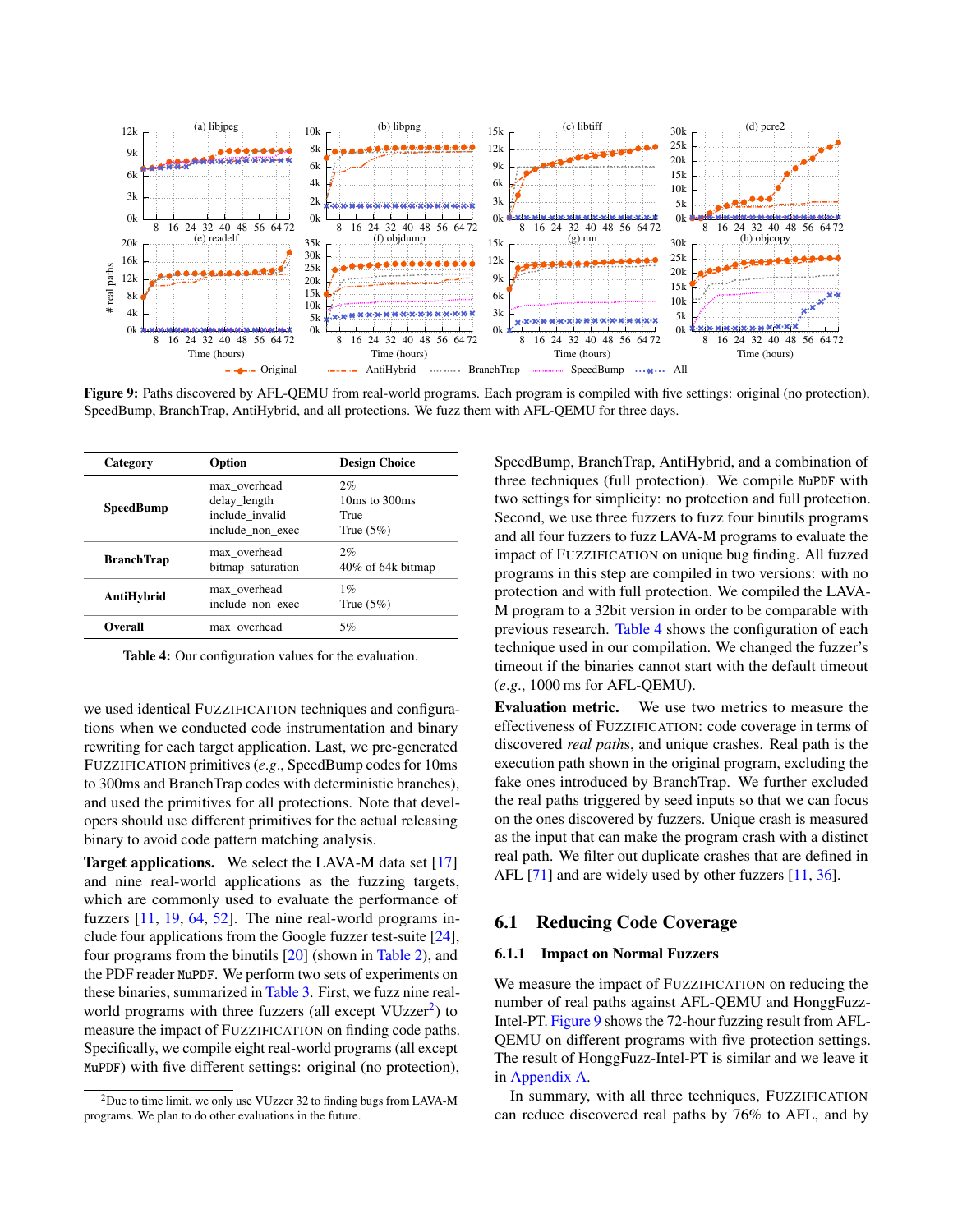<span id="page-10-1"></span>

|                 | SpeedBump | <b>BranchTrap</b> | AntiHybrid | All    |
|-----------------|-----------|-------------------|------------|--------|
| <b>AFL-OEMU</b> | $-66\%$   | $-23%$            | $-18%$     | $-74%$ |
| HonggFuzz (PT)  | $-44%$    | $-14%$            | $-7%$      | $-61%$ |
| QSym (AFL-QEMU) | $-59%$    | $-58%$            | $-67%$     | $-80%$ |
| Average         | -56%      | $-31\%$           | $-30\%$    | $-71%$ |

Table 5: Reduction of discovered paths by FUZZIFICATION techniques. Each value is an average of the fuzzing result from eight real-world programs, as shown in [Figure 9](#page-9-3) and [Figure 10.](#page-17-0)

67% to HonggFuzz, on average. For AFL, the reduction rate varies from 14% to 97% and FUZZIFICATION reduces over 90% of path discovery for libtiff, pcre2 and readelf. For HonggFuzz, the reduction rate is between 38% to 90% and FUZZIFICATION only reduces more than 90% of paths for pcre2. As FUZZIFICATION automatically determines the details for each protection to satisfy the overhead budget, its effect varies for different programs.

[Table 5](#page-10-1) shows the effect of each technique on hindering path discovery. Among them, SpeedBump achieves the best protection against normal fuzzers, followed by BranchTrap and AntiHybrid. Interestingly, although AntiHybrid is developed to hinder hybrid approaches, it also helps reduce the discovered paths in normal fuzzers. We believe this is mainly caused by the slow down in fuzzed executions.

We measured the overhead by different FUZZIFICATION techniques, on program size and execution speed. The re-sult is given in [Table 2.](#page-8-1) In summary, FUZZIFICATION satisfies the user-specified overhead budget, but shows relatively high space overhead. On average, binaries armed with FUZZIFICATION are 62.1% larger than the original ones. The extra code mainly comes from the BranchTrap technique, which inserts massive branches to achieve bitmap saturation. Note that the extra code size is almost the same across different programs. Therefore, the size overhead is high for small programs, but is negligible for large applications. For example, the size overhead is less than 1% for LibreOffice applications, as we show in [Table 7.](#page-11-2) Further, BranchTrap is configurable, and developers may inject a smaller number of fake branches to small programs to avoid large-size overhead.

Analysis on less effective results. FUZZIFICATION shows less effectiveness on protecting the libjpeg application. Specifically, it decreases the number of real paths on libjpeg by 13% to AFL and by 37% to HonggFuzz, whereas the average reduction is 76% and 67%, respectively. We analyzed FUZZIFICATION on libjpeg and find that SpeedBump and BranchTrap cannot effectively protect libjpeg. Specifically, these two techniques only inject nine basic blocks within the user-specified overhead budget (2% for SpeedBump and 2% for BranchTrap), which is less than 0.1% of all basic blocks. To address this problem, developers may increase the overhead budget so that FUZZIFICATION can insert more roadblocks to protect the program.

#### 6.1.2 Impact on Hybrid Fuzzers

We also evaluated FUZZIFICATION's impact on code coverage against QSym, a hybrid fuzzer that utilizes symbolic execution to help fuzzing. [Figure 10](#page-17-0) shows the number of real paths discovered by QSym from the original and protected binaries. Overall, with all three techniques, FUZZIFICATION can reduce the path coverage by 80% to QSym on average, and shows consistent high effectiveness on all tested programs. Specifically, the reduction rate varies between 66% (objdump) to  $90\%$  (readelf). The result of libjpeg shows an interesting pattern: QSym finds a large number of real paths from the original binary in the last 8 hours, but it did not get the same result from any protected binary. [Table 5](#page-10-1) shows that AntiHybrid achieves the best effect (67% path reduction) against hybrid fuzzers, followed by SpeedBump (59%) and BranchTrap (58%).

Comparison with normal fuzzing result. QSym uses efficient symbolic execution to help find new paths in fuzzing, and therefore it is able to discover 44% more real paths than AFL from original binaries. As we expect, AntiHybrid shows the most impact on QSym (67% reduction), and less effect on AFL (18%) and HonggFuzz (7%). With our FUZZIFICATION techniques, QSym shows less advantage over normal fuzzers, reduced from 44% to 12%.

# <span id="page-10-0"></span>6.2 Hindering Bug Finding

We measure the number of unique crashes that fuzzers find from the original and protected binaries. Our evaluation first fuzzes four binutils programs and LAVA-M applications with three fuzzers (all but VUzzer). Then we fuzz LAVA-M programs with VUzzer, where we compiled them into 32bit versions and excluded the protection of ROP-based BranchTrap, which is not implemented yet for 32bit programs.

#### 6.2.1 Impact on Real-World Applications

[Figure 11](#page-17-1) shows the total number of unique crashes discovered by three fuzzers in 72 hours. Overall, FUZZIFICATION reduces the number of discovered crashes by 93%, specifically, by 88% to AFL, by 98% to HonggFuzz, and by 94% to QSym. If we assume a consistent crash-discovery rate along the fuzzing process, fuzzers have to take 40 times more effort to detect the same number of crashes from the protected binaries. As the crash-discovery rate usually reduces over time in real-world fuzzing, fuzzers will have to take much more effort. Therefore, FUZZIFICATION can effectively hinder fuzzers and makes them spend significantly more time discovering the same number of crash-inducing inputs.

#### 6.2.2 Impact on LAVA-M Dataset

Compared with other tested binaries, LAVA-M programs are smaller in size and simpler in operation. If we inject a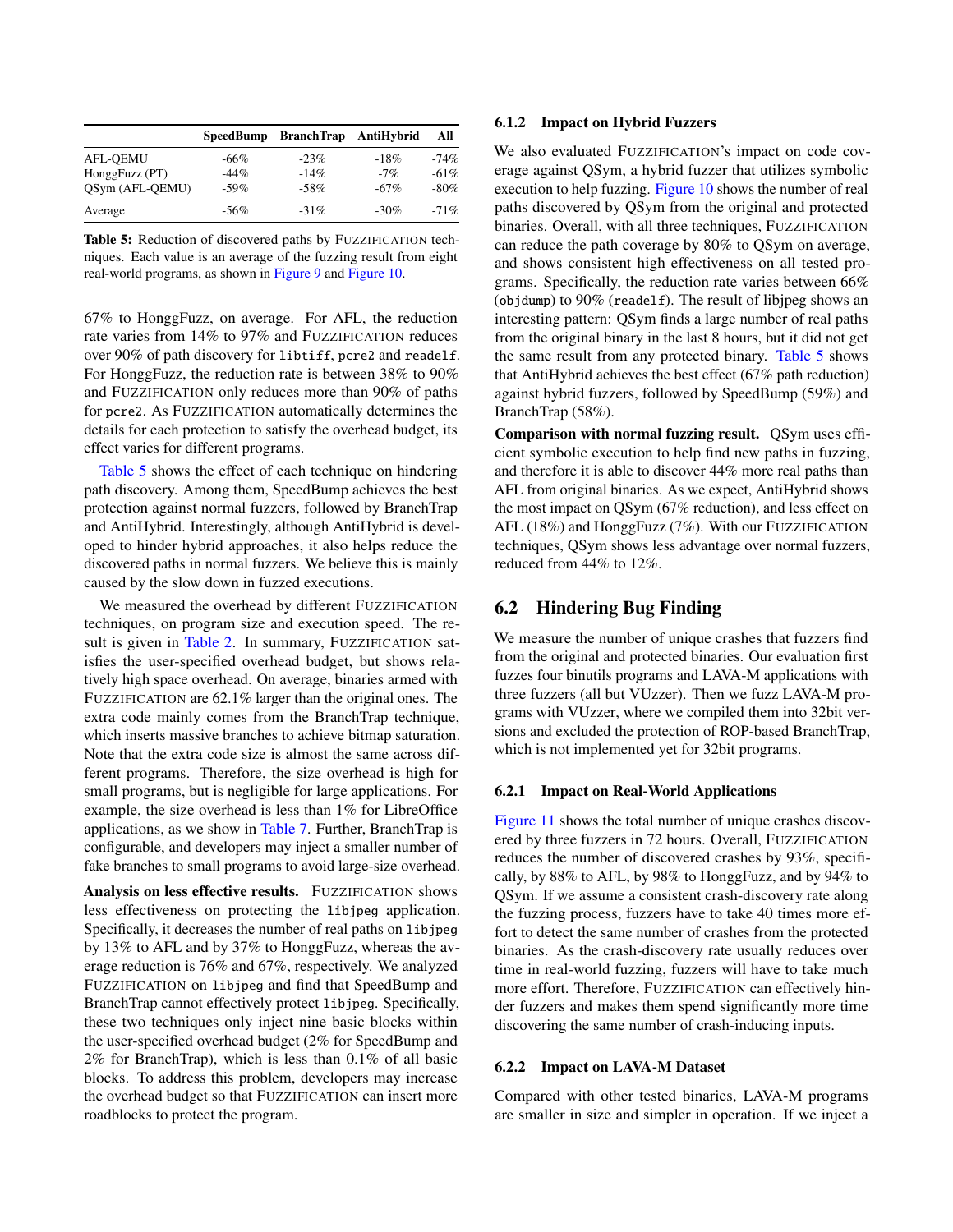<span id="page-11-3"></span>

|                         | who                | unia             |                  | base64 md5sum Average |        |
|-------------------------|--------------------|------------------|------------------|-----------------------|--------|
| Overhead (Size)         | $17.1\%$<br>(0.3M) | 220.6%<br>(0.3M) | 220.0%<br>(0.3M) | 210.7%<br>(0.3M)      | 167.1% |
| Overhead (CPU) $22.7\%$ |                    | 13.2%            | 21.1%            | 6.5%                  | 15.9%  |

Table 6: Overhead of FUZZIFICATION on LAVA-M binaries (all protections except ROP-based BranchTrap) . The overhead is higher as LAVA-M binaries are relatively small ( $e.g., \approx 200KB$ ).

<span id="page-11-2"></span>

|                   |               | Version | Overhead          |            |  |
|-------------------|---------------|---------|-------------------|------------|--|
| Category          | Program       |         | <b>Size</b>       | <b>CPU</b> |  |
|                   | Writer        |         | $< 1\% (+1.3 MB)$ | $0.4\%$    |  |
| LibreOffice       | Calc          | 62      | $< 1\% (+1.3 MB)$ | 0.4%       |  |
|                   | Impress       |         | $< 1\% (+1.3 MB)$ | 0.2%       |  |
| Music Player      | Clementine    | 13      | $4.3\%$ (+1.3 MB) | 0.5%       |  |
| <b>PDF</b> Reader | <b>MuPDF</b>  | 1.13    | $4.1\%$ (+1.3 MB) | 2.2%       |  |
| Image Viewer      | <b>Nomacs</b> | 3.10    | $21\%$ (+1.2 MB)  | 0.7%       |  |
| Average           |               |         | 5.4%              | 0.73%      |  |

Table 7: FUZZIFICATION on GUI applications. The CPU overhead is calculated on the application launching time. Due to the fixed code injection, code size overhead is negligible for these large applications.

1ms delay on 1% of rarely executed basic block on who binary, the program will suffer a slow down of more than 40 times. To apply FUZZIFICATION on the LAVA-M dataset, we allow higher overhead budget and apply more fine-grained FUZZIFICATION. Specifically, we used tiny delay primitives  $(i.e., 10 \,\mu s$  to  $100 \,\mu s$ , tuned the ratio of basic block instrumentation from 1% to 0.1%, reduced the number of applied AntiHybrid components, and injected smaller deterministic branches to reduce the code size overhead. [Table 6](#page-11-3) shows the run-time and space overhead of the generated LAVA-M programs with FUZZIFICATION techniques.

After fuzzing the protected binaries for 10 hours, AFL-QEMU does not find any crash. HonggFuzz detects three crashes from the original uniq binary and cannot find any crash from any protected binary. [Figure 12](#page-17-1) illustrates the fuzzing result of VUzzer and QSym. Overall, FUZZIFICATION can reduce 56% of discovered bugs to VUzzer and 78% of discovered bugs to QSym. Note that the fuzzing result on the original binaries is different from the ones reported in the original papers [\[67,](#page-16-2) [52\]](#page-15-3) for several reasons: VUzzer and QSym cannot eliminate non-deterministic steps during fuzzing; we run the AFL part of each tool in QEMU mode; LAVA-M dataset is updated with several bug fixes<sup>[3](#page-11-4)</sup>.

# <span id="page-11-1"></span>6.3 Anti-fuzzing on Realistic Applications

To understand the practicality of FUZZIFICATION on large and realistic applications, we choose six programs that have a

<span id="page-11-5"></span>

|                   | <b>Pattern</b><br>matching | Control<br>analysis | Data<br>analysis | Manual<br>analysis |
|-------------------|----------------------------|---------------------|------------------|--------------------|
| <b>SpeedBump</b>  |                            |                     |                  | -                  |
| <b>BranchTrap</b> |                            |                     |                  | -                  |
| AntiHybrid        | -                          |                     |                  | -                  |

Table 8: Defense against adversarial analysis.  $\boldsymbol{\checkmark}$  indicates that the FUZZIFICATION technique is resistant to that adversarial analysis.

graphical user interface (GUI) and depend on tens of libraries. As fuzzing large and GUI programs is a well-known challenging problem, our evaluation here focuses on measuring the overhead of FUZZIFICATION techniques and the functionality of protected programs. When applying the SpeedBump technique, we have to skip the basic block profiling step due to the lack of command-line interface (CLI) support (*e*.*g*., readelf parses ELF file and displays results in command line); thus, we only insert slow down primitives into error-handling routines. For the BranchTrap technique, we choose to inject massive fake branches into basic blocks near the entry point. In this way, the program execution will always pass the injected component so that we can measure runtime overhead correctly. We apply the AntiHybrid technique directly.

For each protected application, we first manually run it with multiple inputs, including given test cases, and confirm that FUZZIFICATION does not affect the program's original functionality. For example, MuPDF successfully displays, edits, saves, and prints all tested PDF documents. Second, we measure the code size and runtime overhead of the protected binaries for given test cases. As shown in [Table 7,](#page-11-2) on average, FUZZIFICATION introduces 5.4% code size overhead and 0.73% runtime overhead. Note that the code size overhead is much smaller than that of previous programs (*i*.*e*., 62.1% for eight relatively small programs [Table 2](#page-8-1) and over 100% size overhead for simple LAVA-M programs [Table 6\)](#page-11-3).

Anti-fuzzing on MuPDF. We also evaluated the effectiveness of FUZZIFICATION on protecting MuPDF against three fuzzers – AFL, HonggFuzz, and QSym– as MuPDF supports the CLI interface through the tool called "mutool." We compiled the binary with the same parameter shown in [Table 4](#page-9-2) and performed basic block profiling using the CLI interface. After 72-hours of fuzzing, no fuzzer finds any bug from MuPDF. Therefore, we instead compare the number of real paths between the original binary and the protected one. As shown in [Figure 13,](#page-12-0) FUZZIFICATION reduces the total paths by 55% on average, specifically, by 77% to AFL, by 36% to HonggFuzz, and 52% to QSym. Therefore, we believe it is more challenging for real-world fuzzers to find bugs from protected applications.

# <span id="page-11-0"></span>6.4 Evaluating Best-effort Countermeasures

We evaluate the robustness of FUZZIFICATION techniques against off-the-shelf program analysis techniques that adver-

<span id="page-11-4"></span><sup>3</sup>https://github.com/panda-re/lava/search?q=bugfix&type=Commits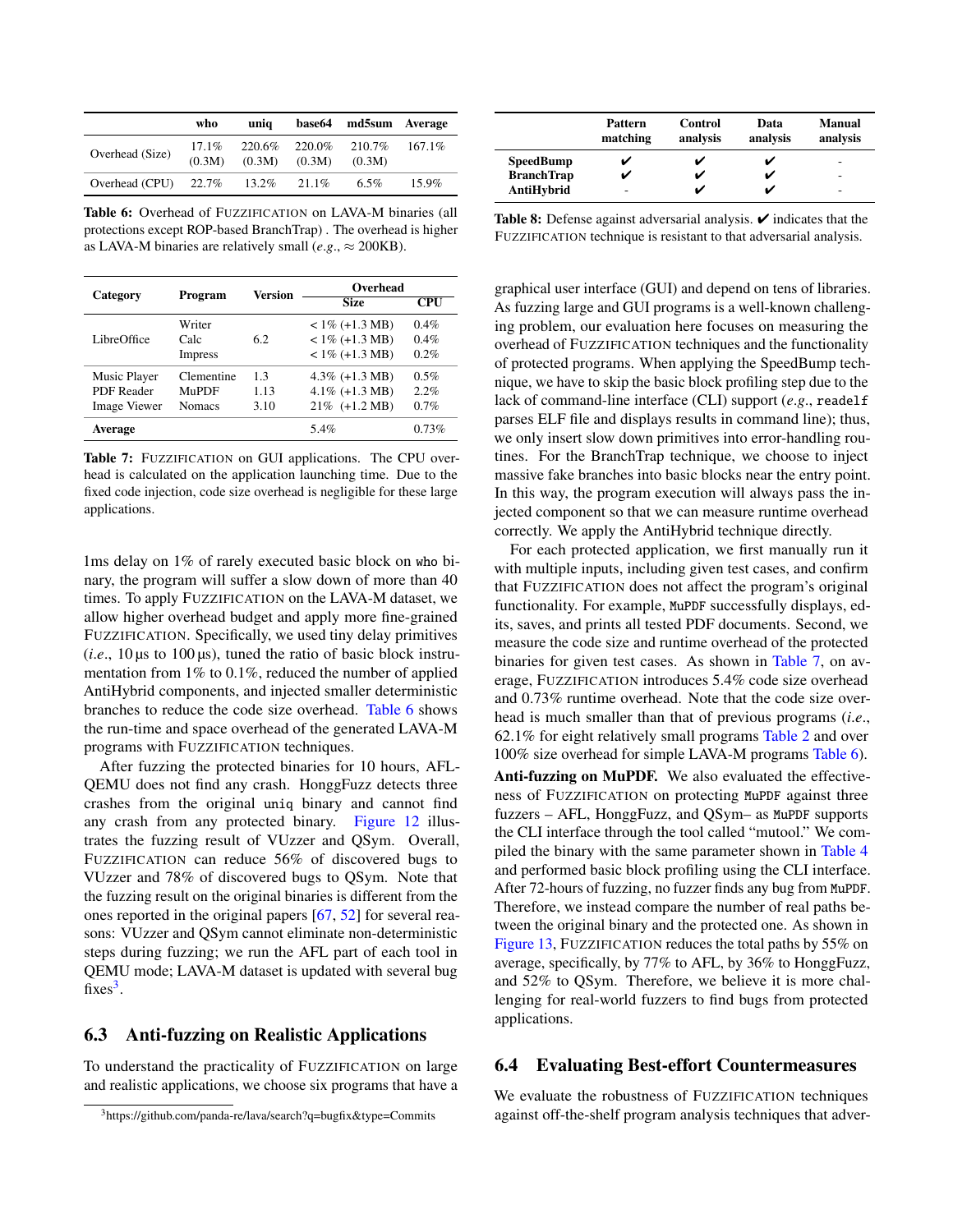<span id="page-12-0"></span>

Figure 13: Paths discovered by different fuzzers from the original MuPDF and the one protected by three FUZZIFICATION techniques.

saries may use to reverse our protections. However, the experiment results do not particularly indicate that FUZZIFICATION is robust against strong adversaries with incomparable computational resources.

[Table 8](#page-11-5) shows the analysis we covered and summarizes the evaluation result. First, attackers may search particular code patterns from the protected binary in order to identify injected protection code. To test anti-fuzzing against pattern matching, we examine a number of code snippets that are repeatedly used throughout the protected binaries. We found that the injected code by AntiHybrid crafts several observable patterns, like hash algorithms or data-flow reconstruction code, and thus could be detected by attackers. One possible solution to this problem is to use existing diversity techniques to eliminate the common patterns [\[35\]](#page-15-11). We confirm that no specific patterns can be found in SpeedBump and BranchTrap because we leverage CSmith [\[66\]](#page-16-7) to randomly generate a new code snippet for each FUZZIFICATION process.

Second, control-flow analysis can identify unused code in a given binary automatically and thus automatically remove it (*i*.*e*., dead code elimination). However, this technique cannot remove our FUZZIFICATION techniques, as all injected code is cross-referenced with the original code. Third, data-flow analysis is able to identify the data dependency. We run protected binaries inside the debugging tool, GDB, to inspect data dependencies between the injected code and the original code. We confirm that data dependencies always exist via global variables, arguments, and the return values of injected functions. Finally, we consider an adversary who is capable of conducting manual analysis for identifying the anti-fuzzing code with the knowledge of our techniques. It is worth noting that we do not consider strong adversaries who are capable of analyzing the application logic for vulnerability discovery. Since FUZZIFICATION injected codes are supplemental to the original functions, we conclude that the manual analysis can eventually identify and nullify our techniques by evaluating the actual functionality of the code. However, since the injected code is functionally similar to normal arithmetic operations and has control- and data-dependencies on the original code, we believe that the manual analysis is time-consuming and error-prone, and thus we can deter the time for revealing real bugs.

# 7 Discussion and Future Work

In this section, we discuss the limitations of FUZZIFICATION and suggest provisional countermeasures against them.

Complementing attack mitigation system. The goal of anti-fuzzing is not to completely hide all vulnerabilities from adversaries. Instead, it introduces an expensive cost on the attackers' side when they try to fuzz the program to find bugs, and thus developers are able to detect bugs first and fix them in a timely manner. Therefore, we believe our antifuzzing technique is an important complement to the current attack mitigation ecosystem. Existing mitigation efforts either aim to avoid program bugs (*e*.*g*., through type-safe language [\[32,](#page-15-23) [44\]](#page-15-24)) or aim to prevent successful exploits, assuming attackers will find bugs anyway (*e*.*g*., through control-flow integrity [\[1,](#page-14-20) [16,](#page-14-21) [30\]](#page-15-25)). As none of these defenses can achieve 100% protection, our FUZZIFICATION techniques provide another level of defense that further enhances program security. However, we emphasize that FUZZIFICATION alone cannot provide the best security. Instead, we should keep working on all aspects of system security toward a completely secure computer system, including but not limited to secure development process, effective bug finding, and efficient runtime defense.

Best-effort protection against adversarial analysis. Although we examined existing generic analyses and believe they cannot completely disarm our FUZZIFICATION techniques, the defensive methods only provide a best-effort protection. First, if attackers have almost unlimited resources, such as when they launch APT (advanced persistent threat) attacks, no defense mechanism can survive the powerful adversarial analysis. For example, with extremely powerful binarylevel control-flow analysis and data-flow analysis, attackers may finally identify the injected branches by BranchTrap and thus reverse it for an unprotected binary. However, it is hard to measure the amount of required resources to achieve this goal, and meanwhile, developers can choose more complicated branch logic to mitigate reversing. Second, we only examined currently existing techniques and cannot cover all possible analyses. It is possible that attackers who know the details of our FUZZIFICATION techniques propose a specific method to effectively bypass the protection, such as by utilizing our implementation bugs. But in this case, the antifuzzing technique will also get updated quickly to block the specific attack once we know the reversing technique. Therefore, we believe the anti-fuzzing technique will get improved continuously along the back-and-forth attack and defense progress.

Trade-off performance for security. FUZZIFICATION improves software security at the cost of a slight overhead, including code size increase and execution slow down. A similar trade-off has been shown in many defense mechanisms and affects the deployment of defense mechanisms. For example, address space layout randomization (ASLR) has been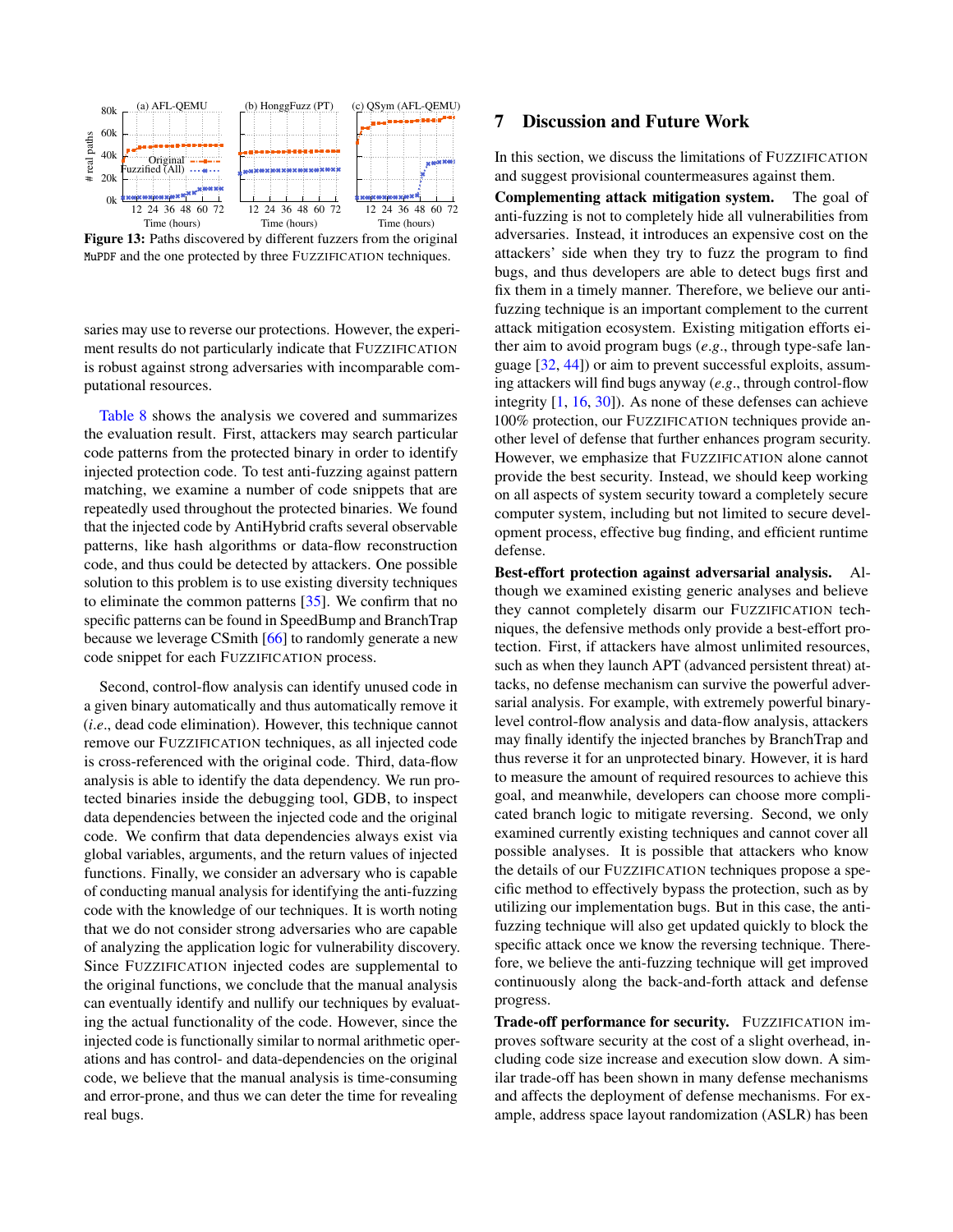widely adopted by modern operating systems due to small overhead, while memory safety solutions still have a long way to go to become practical. Fortunately, the protection by FUZZIFICATION is quite flexible, where we provide various configuration options for developers to decide the optimal trade-off between security and performance, and our tool will automatically determine the maximum protection under the overhead budget.

Delay primitive on different H/W environments. We adopt CSmith-generated code as our delay primitives using measured delay on one machine (*i*.*e*., developer's machine). This configuration implies that those injected delays might not be able to bring the expected slow down to the fuzzed execution with more powerful hardware support. On the other hand, the delay primitives can cause higher overhead than expected for regular users with less powerful devices. To handle this, we plan to develop an additional variation that can dynamically adjust the delay primitives at runtime. Specifically, we measure the CPU performance by monitoring a few instructions and automatically adjusting a loop counter in the delay primitives to realize the accurate delay in different hardware environments. However, the code may expose static pattern such as time measurement system call or a special instruction like rdtsc; thus we note that this variation has inevitable trade-off between adaptability and robustness.

# 8 Related Work

Fuzzing. Since the first proposal by Barton Miller in 1990 [\[40\]](#page-15-0), fuzzing has evolved into a standard method for automatic program testing and bug finding. Various fuzzing techniques and tools have been proposed [\[57,](#page-15-2) [52,](#page-15-3) [29,](#page-14-4) [21,](#page-14-22) [34\]](#page-15-4), developed [\[72,](#page-16-0) [37,](#page-15-1) [25,](#page-14-0) [23,](#page-14-1) [18,](#page-14-2) [9\]](#page-14-3), and used to find a large number of program bugs [\[51,](#page-15-5) [72,](#page-16-0) [59,](#page-15-6) [26,](#page-14-6) [10\]](#page-14-7). There are continuous efforts to help improve fuzzing efficiency by developing a more effective feedback loop [\[6\]](#page-14-5), proposing new OS primitives [\[64\]](#page-16-1), and utilizing clusters for large-scale fuzzing [\[22,](#page-14-23) [24,](#page-14-18) [39\]](#page-15-26).

Recently, researchers have been using fuzzing as a general way to explore program paths with specialties, such as maximizing CPU usage [\[49\]](#page-15-27), reaching a particular code location [\[5\]](#page-14-24), and verifying the deep learning result empirically [\[47\]](#page-15-28). All these works result in a significant improvement to software security and reliability. In this paper, we focus on the opposite side of the double-edged sword, where attackers abuse fuzzing techniques to find zero-day vulnerabilities and thus launch a sophisticated cyber attack. We build effective methods to hinder attackers on bug finding using FUZZIFICATION, which can provide developers and trusted researchers time to defeat the adversarial fuzzing effort.

Anti-fuzzing techniques. A few studies briefly discuss the concept of anti-fuzzing  $[63, 27, 41, 31]$  $[63, 27, 41, 31]$  $[63, 27, 41, 31]$  $[63, 27, 41, 31]$  $[63, 27, 41, 31]$  $[63, 27, 41, 31]$  $[63, 27, 41, 31]$ . Among them, Göransson *et al*. evaluated two straightforward techniques, *i.e.*, crash masking to prevent fuzzers finding crashes and

fuzzer detection to hide functionality when being fuzzed [\[27\]](#page-14-25). However, attackers can easily detect these methods and bypass them for effective fuzzing. Our system provides a finegrained controllable method to slow the fuzzed execution and introduces effective ways to manipulate the feedback loop to fool fuzzers. We also consider defensive mechanisms to prevent attackers from removing our anti-fuzzing techniques.

Hu *et al*. proposed to hinder attacks by injecting provably (but not obviously) non-exploitable bugs to the program, called "Chaff Bugs" [\[31\]](#page-15-17). These bugs will confuse bug analysis tools and waste attackers' effort on exploit generation. Both chaff bugs and FUZZIFICATION techniques work on close-source programs. Differently, our techniques hinder bug finding in the first place, eliminating the chance for an attacker to analyze bugs or construct exploits. Further, both techniques may affect normal-but-rare usage of the program. However, our methods, at most, introduce slow down to the execution, while improper chaff bugs lead to crashes, thus harming the usability.

Anti-analysis techniques. Anti-symbolic-execution and anti-taint-analysis are well-known topics. Sharif *et al*. [\[56\]](#page-15-31) designed a conditional code obfuscation that encrypts a conditional branch with cryptographic operations. Wang *et al*. [\[62\]](#page-15-32) proposed a method to harden the binary from symbolic execution by using linear operations instead of cryptographic functions. However, neither of them considered performance overhead as an evaluation metric. SymPro [\[7\]](#page-14-26) presented symbolic profiling, a method to identify and diagnose bottlenecks of the application under symbolic execution. Cavallaro *et al*. [\[8\]](#page-14-27) showed a comprehensive collection of evading techniques on dynamic-taint-analysis.

Software obfuscation and diversity. Software obfuscation transforms the program code into obscure formats that are difficult to analyze so as to prevent unexpected reverse engineering [\[12,](#page-14-9) [13\]](#page-14-10). Various tools have been developed to obfuscate binaries [\[15,](#page-14-28) [60,](#page-15-9) [33,](#page-15-10) [46\]](#page-15-33). However, obfuscation is not effective to impede unexpected fuzzing because it focuses on evading static analysis and the original program logic is still revealed at runtime. Software diversity instead provides different implementations of the same program for different execution environments, aiming to either limit attacks on a specific version (usually a small set of all distributions), or significantly increase the effort to build generic exploits [\[35,](#page-15-11) [3,](#page-14-11) [53,](#page-15-12) [50\]](#page-15-13). Fuzzing one of many diversified versions could be less effective if the identified bug is specific to one version (which is likely caused by an implementation error of the diversity mechanism). However, for bugs stemming from a programming mistake, diversity cannot help hinder attackers finding them.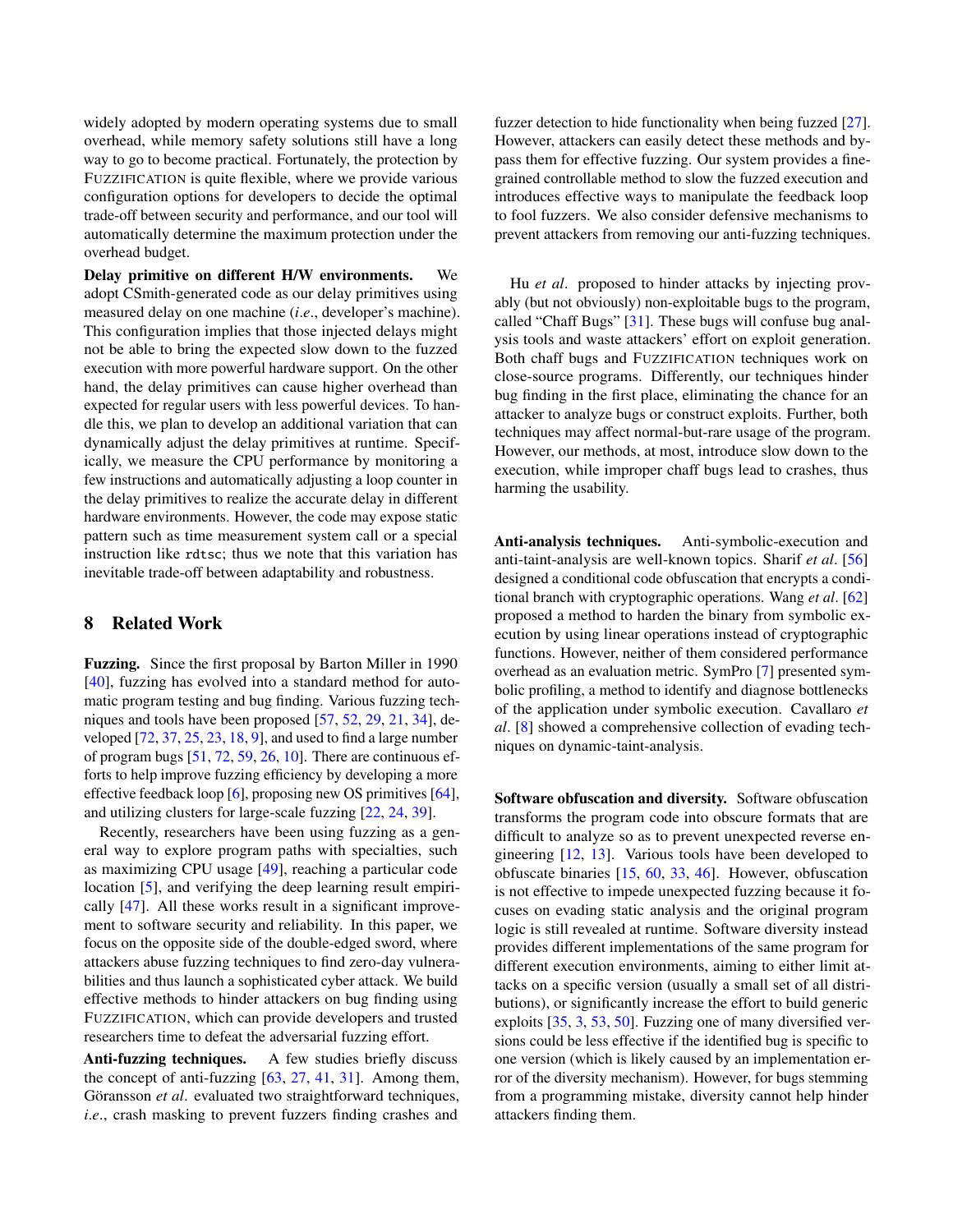# 9 Conclusion

We propose a new attack mitigation system, called FUZZIFICATION, for developers to prevent adversarial fuzzing. We develop three principled ways to hinder fuzzing: injecting delays to slow fuzzed executions; inserting fabricated branches to confuse coverage feedback; transforming data-flows to prevent taint analysis and utilizing complicated constraints to cripple symbolic execution. We design robust anti-fuzzing primitives to hinder attackers from bypassing FUZZIFICATION. Our evaluation shows that FUZZIFICATION can reduce paths exploration by 70.3% and reduce bug discovery by 93.0% for real-world binaries, and reduce bug discovery by 67.5% for LAVA-M dataset.

### 10 Acknowledgment

We thank the anonymous reviewers, and our shepherd, Stephen McCamant, for their helpful feedback. This research was supported, in part, by the NSF award CNS-1563848, CNS-1704701, CRI-1629851 and CNS-1749711 ONR under grant N00014-18-1-2662, N00014-15-1-2162, N00014-17- 1-2895, DARPA TC (No. DARPA FA8650-15-C-7556), and ETRI IITP/KEIT[B0101-17-0644], and gifts from Facebook, Mozilla and Intel.

# References

- <span id="page-14-20"></span>[1] Martín Abadi, Mihai Budiu, Úlfar Erlingsson, and Jay Ligatti. Controlflow Integrity. In *Proceedings of the 12th ACM Conference on Computer and Communications Security*, 2005.
- <span id="page-14-16"></span>[2] Cornelius Aschermann, Sergej Schumilo, Tim Blazytko, Robert Gawlik, and Thorsten Holz. REDQUEEN: Fuzzing with Input-to-State Correspondence. In *Proceedings of the 2019 Annual Network and Distributed System Security Symposium (NDSS)*, San Diego, CA, February 2019.
- <span id="page-14-11"></span>[3] Algirdas Avizienis and Liming Chen. On the Implementation of Nversion Programming for Software Fault Tolerance during Execution. *Proceedings of the IEEE COMPSAC*, pages 149–155, 1977.
- <span id="page-14-14"></span>[4] Fabrice Bellard. QEMU, a Fast and Portable Dynamic Translator. In *Proceedings of the 2005 USENIX Annual Technical Conference (ATC)*, Anaheim, CA, April 2005.
- <span id="page-14-24"></span>[5] Marcel Böhme, Van-Thuan Pham, Manh-Dung Nguyen, and Abhik Roychoudhury. Directed Greybox Fuzzing. In *Proceedings of the 24th ACM Conference on Computer and Communications Security (CCS)*, Dallas, TX, October–November 2017.
- <span id="page-14-5"></span>[6] Marcel Böhme, Van-Thuan Pham, and Abhik Roychoudhury. Coveragebased Greybox Fuzzing as Markov Chain. In *Proceedings of the 23rd ACM Conference on Computer and Communications Security (CCS)*, Vienna, Austria, October 2016.
- <span id="page-14-26"></span>[7] James Bornholt and Emina Torlak. Finding Code that Explodes under Symbolic Evaluation. *Proceedings of the ACM on Programming Languages*, 2(OOPSLA), 2018.
- <span id="page-14-27"></span>[8] Lorenzo Cavallaro, Prateek Saxena, and R Sekar. Anti-taint-analysis: Practical Evasion Techniques against Information Flow based Malware Defense. Technical report, Stony Brook University, 2007.
- <span id="page-14-3"></span>[9] CENSUS. Choronzon - An Evolutionary Knowledge-based Fuzzer, 2015. ZeroNights Conference.
- <span id="page-14-7"></span>[10] Oliver Chang, Abhishek Arya, and Josh Armour. OSS-Fuzz: Five Months Later, and Rewarding Projects, 2018. [https://security.googleblog.com/2017/05/oss-fuzz](https://security.googleblog.com/2017/05/oss-fuzz-five-months-later-and.html)[five-months-later-and.html](https://security.googleblog.com/2017/05/oss-fuzz-five-months-later-and.html).
- <span id="page-14-13"></span>[11] Peng Chen and Hao Chen. Angora: Efficient Fuzzing by Principled Search. In *Proceedings of the 39th IEEE Symposium on Security and Privacy (Oakland)*, San Jose, CA, May 2018.
- <span id="page-14-9"></span>[12] Christian Collberg, Clark Thomborson, and Douglas Low. A Taxonomy of Obfuscating Transformations. Technical report, Department of Computer Science, University of Auckland, New Zealand, 1997.
- <span id="page-14-10"></span>[13] Christian Collberg, Clark Thomborson, and Douglas Low. Manufacturing Cheap, Resilient, and Stealthy Opaque Constructs. In *Proceedings of the 25th ACM SIGPLAN-SIGACT Symposium on Principles of Programming Languages*, 1998.
- <span id="page-14-15"></span>[14] Timothy Garnett Derek Bruening, Vladimir Kiriansky. Dynamic Instrumentation Tool Platform. <http://www.dynamorio.org/>, 2009.
- <span id="page-14-28"></span>[15] Theo Detristan, Tyll Ulenspiegel, Mynheer Superbus Von Underduk, and Yann Malcom. Polymorphic Shellcode Engine using Spectrum Analysis, 2003. <http://phrack.org/issues/61/9.html>.
- <span id="page-14-21"></span>[16] Ren Ding, Chenxiong Qian, Chengyu Song, Bill Harris, Taesoo Kim, and Wenke Lee. Efficient Protection of Path-Sensitive Control Security. In *Proceedings of the 26th USENIX Security Symposium (Security)*, Vancouver, BC, Canada, August 2017.
- <span id="page-14-17"></span>[17] Brendan Dolan-Gavitt, Patrick Hulin, Engin Kirda, Tim Leek, Andrea Mambretti, Wil Robertson, Frederick Ulrich, and Ryan Whelan. LAVA: Large-scale Automated Vulnerability Addition. In *Proceedings of the 37th IEEE Symposium on Security and Privacy (Oakland)*, San Jose, CA, May 2016.
- <span id="page-14-2"></span>[18] Michael Eddington. Peach Fuzzing Platform. *Peach Fuzzer*, page 34, 2011.
- <span id="page-14-12"></span>[19] Shuitao Gan, Chao Zhang, Xiaojun Qin, Xuwen Tu, Kang Li, Zhongyu Pei, and Zuoning Chen. CollAFL: Path Sensitive Fuzzing. In *Proceedings of the 39th IEEE Symposium on Security and Privacy (Oakland)*, San Jose, CA, May 2018.
- <span id="page-14-19"></span>[20] GNU Project. GNU Binutils Collection. [https://www.gnu.org/](https://www.gnu.org/software/binutils) [software/binutils](https://www.gnu.org/software/binutils), 1996.
- <span id="page-14-22"></span>[21] Patrice Godefroid, Michael Y. Levin, and David Molnar. Automated Whitebox Fuzz Testing. In *Proceedings of the 15th Annual Network and Distributed System Security Symposium (NDSS)*, San Diego, CA, February 2008.
- <span id="page-14-23"></span>[22] Google. Fuzzing for Security, 2012. [https://blog.chromium.org/](https://blog.chromium.org/2012/04/fuzzing-for-security.html) [2012/04/fuzzing-for-security.html](https://blog.chromium.org/2012/04/fuzzing-for-security.html).
- <span id="page-14-1"></span>[23] Google. Honggfuzz, 2016. [https://google.github.io/](https://google.github.io/honggfuzz/) [honggfuzz/](https://google.github.io/honggfuzz/).
- <span id="page-14-18"></span>[24] Google. OSS-Fuzz - Continuous Fuzzing for Open Source Software, 2016. <https://github.com/google/oss-fuzz>.
- <span id="page-14-0"></span>[25] Google. Syzkaller - Linux Syscall Fuzzer, 2016. [https://github.](https://github.com/google/syzkaller) [com/google/syzkaller](https://github.com/google/syzkaller).
- <span id="page-14-6"></span>[26] Google. Honggfuzz Found Bugs, 2018. [https://github.com/](https://github.com/google/honggfuzz#trophies) [google/honggfuzz#trophies](https://github.com/google/honggfuzz#trophies).
- <span id="page-14-25"></span>[27] David Göransson and Emil Edholm. Escaping the Fuzz. Master's thesis, Chalmers University of Technology, Gothenburg, Sweden, 2016.
- <span id="page-14-8"></span>[28] Munawar Hafiz and Ming Fang. Game of Detections: How Are Security Vulnerabilities Discovered in the Wild? *Empirical Software Engineering*, 21(5):1920–1959, October 2016.
- <span id="page-14-4"></span>[29] Christian Holler, Kim Herzig, and Andreas Zeller. Fuzzing with Code Fragments. In *Proceedings of the 21st USENIX Security Symposium (Security)*, Bellevue, WA, August 2012.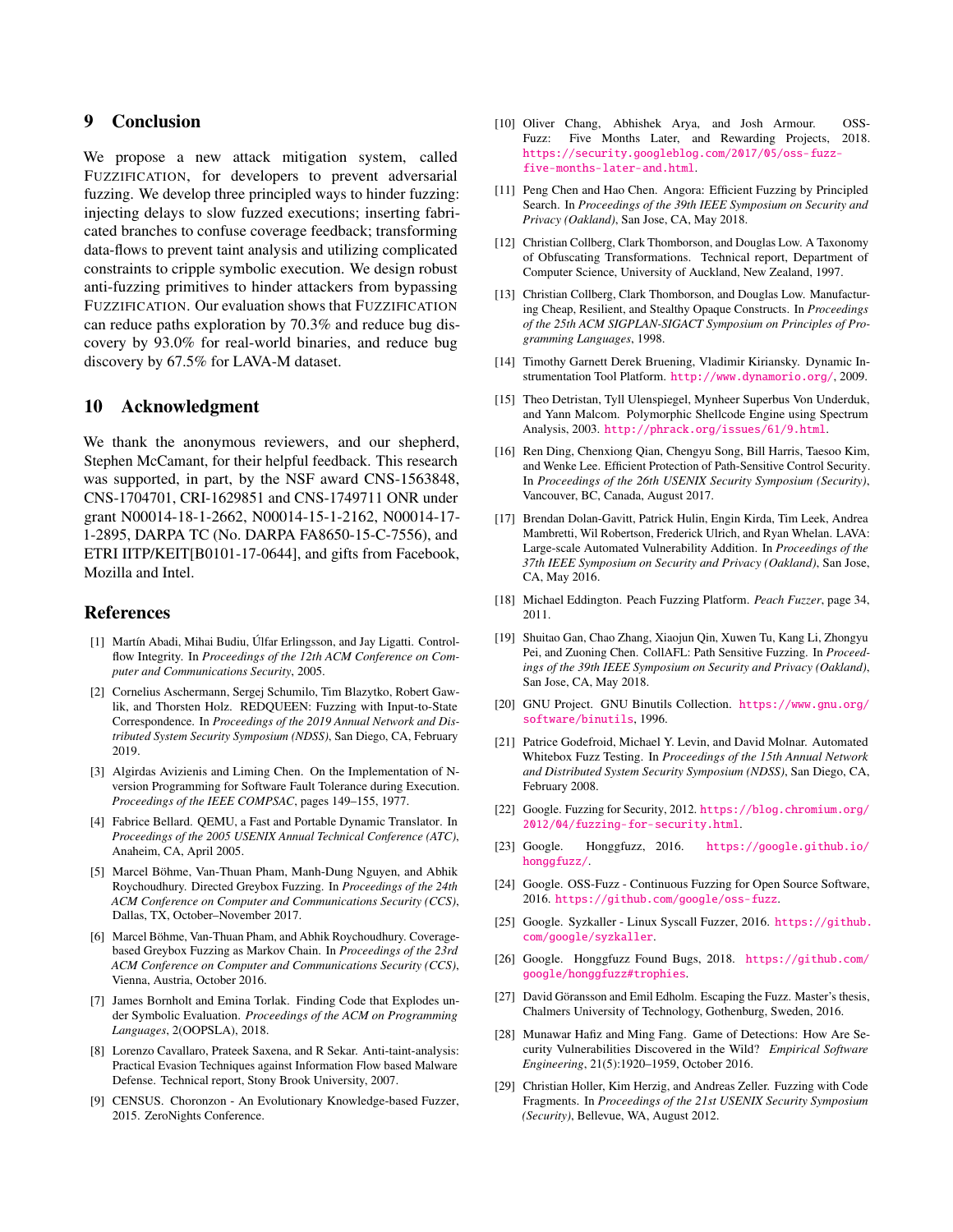- <span id="page-15-25"></span>[30] Hong Hu, Chenxiong Qian, Carter Yagemann, Simon Pak Ho Chung, William R. Harris, Taesoo Kim, and Wenke Lee. Enforcing Unique Code Target Property for Control-Flow Integrity. In *Proceedings of the 25th ACM Conference on Computer and Communications Security (CCS)*, Toronto, Canada, October 2018.
- <span id="page-15-17"></span>[31] Zhenghao Hu, Yu Hu, and Brendan Dolan-Gavitt. Chaff Bugs: Deterring Attackers by Making Software Buggier. *CoRR*, abs/1808.00659, 2018.
- <span id="page-15-23"></span>[32] Trevor Jim, J. Greg Morrisett, Dan Grossman, Michael W. Hicks, James Cheney, and Yanling Wang. Cyclone: A Safe Dialect of C. In *Proceedings of the USENIX Annual Technical Conference*, 2002.
- <span id="page-15-10"></span>[33] Pascal Junod, Julien Rinaldini, Johan Wehrli, and Julie Michielin. Obfuscator-LLVM – Software Protection for the Masses. In Brecht Wyseur, editor, *Proceedings of the IEEE/ACM 1st International Workshop on Software Protection*. IEEE, 2015.
- <span id="page-15-4"></span>[34] Su Yong Kim, Sangho Lee, Insu Yun, Wen Xu, Byoungyoung Lee, Youngtae Yun, and Taesoo Kim. CAB-Fuzz: Practical Concolic Testing Techniques for COTS Operating Systems. In *Proceedings of the 2017 USENIX Annual Technical Conference (ATC)*, Santa Clara, CA, July 2017.
- <span id="page-15-11"></span>[35] Per Larsen, Andrei Homescu, Stefan Brunthaler, and Michael Franz. SoK: Automated Software Diversity. In *Proceedings of the 35th IEEE Symposium on Security and Privacy (Oakland)*, San Jose, CA, May 2014.
- <span id="page-15-22"></span>[36] Yuekang Li, Bihuan Chen, Mahinthan Chandramohan, Shang-Wei Lin, Yang Liu, and Alwen Tiu. Steelix: Program-state Based Binary Fuzzing. In *Proceedings of the 11th Joint Meeting on Foundations of Software Engineering*, 2017.
- <span id="page-15-1"></span>[37] LLVM. LibFuzzer - A Library for Coverage-guided Fuzz Testing, 2017. <http://llvm.org/docs/LibFuzzer.html>.
- <span id="page-15-18"></span>[38] Chi-Keung Luk, Robert Cohn, Robert Muth, Harish Patil, Artur Klauser, Geoff Lowney, Steven Wallace, Vijay Janapa Reddi, and Kim Hazelwood. Pin: Building Customized Program Analysis Tools with Dynamic Instrumentation. In *Proceedings of the 2005 ACM SIGPLAN Conference on Programming Language Design and Implementation (PLDI)*, Chicago, IL, June 2005.
- <span id="page-15-26"></span>[39] Microsoft. Microsoft Previews Project Springfield, a Cloud-based Bug Detector, 2016. [https://blogs.microsoft.com/next/2016/](https://blogs.microsoft.com/next/2016/09/26/microsoft-previews-project-springfield-cloud-based-bug-detector) [09/26/microsoft-previews-project-springfield-cloud](https://blogs.microsoft.com/next/2016/09/26/microsoft-previews-project-springfield-cloud-based-bug-detector)[based-bug-detector](https://blogs.microsoft.com/next/2016/09/26/microsoft-previews-project-springfield-cloud-based-bug-detector).
- <span id="page-15-0"></span>[40] Barton P. Miller, Louis Fredriksen, and Bryan So. An Empirical Study of the Reliability of UNIX Utilities. *Commun. ACM*, 33(12):32–44, December 1990.
- <span id="page-15-30"></span>[41] Charlie Miller. Anti-Fuzzing. [https://www.scribd.com/](https://www.scribd.com/document/316851783/anti-fuzzing-pdf) [document/316851783/anti-fuzzing-pdf](https://www.scribd.com/document/316851783/anti-fuzzing-pdf), 2010.
- <span id="page-15-19"></span>[42] WinAFL Crashes with Testing Code. [https://github.com/](https://github.com/ivanfratric/winafl/issues/62) [ivanfratric/winafl/issues/62](https://github.com/ivanfratric/winafl/issues/62), 2017.
- <span id="page-15-20"></span>[43] Unexplained Crashes in WinAFL. [https://github.com/](https://github.com/DynamoRIO/dynamorio/issues/2904) [DynamoRIO/dynamorio/issues/2904](https://github.com/DynamoRIO/dynamorio/issues/2904), 2018.
- <span id="page-15-24"></span>[44] George C. Necula, Scott McPeak, and Westley Weimer. CCured: Type-safe Retrofitting of Legacy Code. In *Proceedings of the 29th ACM SIGPLAN-SIGACT Symposium on Principles of Programming Languages*, 2002.
- <span id="page-15-16"></span>[45] CSO online. Seven of the Biggest Recent Hacks on Crypto Exchanges, 2018. [https://www.ccn.com/japans-16-licensed](https://www.ccn.com/japans-16-licensed-cryptocurrency-exchanges-launch-self-regulatory-body/)[cryptocurrency-exchanges-launch-self-regulatory](https://www.ccn.com/japans-16-licensed-cryptocurrency-exchanges-launch-self-regulatory-body/)[body/](https://www.ccn.com/japans-16-licensed-cryptocurrency-exchanges-launch-self-regulatory-body/).
- <span id="page-15-33"></span>[46] Oreans Technologies. Themida, 2017. [https://www.oreans.com/](https://www.oreans.com/themida.php) [themida.php](https://www.oreans.com/themida.php).
- <span id="page-15-28"></span>[47] Kexin Pei, Yinzhi Cao, Junfeng Yang, and Suman Jana. DeepXplore: Automated Whitebox Testing of Deep Learning Systems. In *Proceedings of the 26th ACM Symposium on Operating Systems Principles (SOSP)*, Shanghai, China, October 2017.
- <span id="page-15-14"></span>[48] Hui Peng, Yan Shoshitaishvili, and Mathias Payer. T-Fuzz: Fuzzing by Program Transformation. In *Proceedings of the 39th IEEE Symposium on Security and Privacy (Oakland)*, San Jose, CA, May 2018.
- <span id="page-15-27"></span>[49] Theofilos Petsios, Jason Zhao, Angelos D. Keromytis, and Suman Jana. SlowFuzz: Automated Domain-Independent Detection of Algorithmic Complexity Vulnerabilities. In *Proceedings of the 24th ACM Conference on Computer and Communications Security (CCS)*, Dallas, TX, October–November 2017.
- <span id="page-15-13"></span>[50] Brian Randell. System Structure for Software Fault Tolerance. *IEEE Transactions on Software Engineering*, (2):220–232, 1975.
- <span id="page-15-5"></span>[51] Michael Rash. A Collection of Vulnerabilities Discovered by the AFL Fuzzer, 2017. <https://github.com/mrash/afl-cve>.
- <span id="page-15-3"></span>[52] Sanjay Rawat, Vivek Jain, Ashish Kumar, Lucian Cojocar, Cristiano Giuffrida, and Herbert Bos. VUzzer: Application-aware Evolutionary Fuzzing. In *Proceedings of the 2017 Annual Network and Distributed System Security Symposium (NDSS)*, San Diego, CA, February–March 2017.
- <span id="page-15-12"></span>[53] Ina Schaefer, Rick Rabiser, Dave Clarke, Lorenzo Bettini, David Benavides, Goetz Botterweck, Animesh Pathak, Salvador Trujillo, and Karina Villela. Software Diversity: State of the Art and Perspectives. *International Journal on Software Tools for Technology Transfer (STTT)*, 14(5):477–495, October 2012.
- <span id="page-15-15"></span>[54] Sergej Schumilo, Cornelius Aschermann, Robert Gawlik, Sebastian Schinzel, and Thorsten Holz. kAFL: Hardware-Assisted Feedback Fuzzing for OS Kernels. In *Proceedings of the 26th USENIX Security Symposium (Security)*, Vancouver, BC, Canada, August 2017.
- <span id="page-15-21"></span>[55] Hovav Shacham. The Geometry of Innocent Flesh on the Bone: Returninto-libc Without Function Calls (on the x86). In *Proceedings of the 14th ACM Conference on Computer and Communications Security (CCS)*, Alexandria, VA, October–November 2007.
- <span id="page-15-31"></span>[56] Monirul I Sharif, Andrea Lanzi, Jonathon T Giffin, and Wenke Lee. Impeding Malware Analysis Using Conditional Code Obfuscation. In *Proceedings of the 15th Annual Network and Distributed System Security Symposium (NDSS)*, San Diego, CA, February 2008.
- <span id="page-15-2"></span>[57] Nick Stephens, John Grosen, Christopher Salls, Andrew Dutcher, Ruoyu Wang, Jacopo Corbetta, Yan Shoshitaishvili, Christopher Kruegel, and Giovanni Vigna. Driller: Augmenting Fuzzing through Selective Symbolic Execution. In *Proceedings of the 2016 Annual Network and Distributed System Security Symposium (NDSS)*, San Diego, CA, February 2016.
- <span id="page-15-8"></span>[58] Synopsys. Where the Zero-days are, 2017. [https://www.synopsys.](https://www.synopsys.com/content/dam/synopsys/sig-assets/reports/state-of-fuzzing-2017.pdf) [com/content/dam/synopsys/sig-assets/reports/state-of](https://www.synopsys.com/content/dam/synopsys/sig-assets/reports/state-of-fuzzing-2017.pdf)[fuzzing-2017.pdf](https://www.synopsys.com/content/dam/synopsys/sig-assets/reports/state-of-fuzzing-2017.pdf).
- <span id="page-15-6"></span>[59] Syzkaller. Syzkaller Found Bugs - Linux Kernel, 2018. [https://github.com/google/syzkaller/blob/master/](https://github.com/google/syzkaller/blob/master/docs/linux/found_bugs.md) [docs/linux/found\\_bugs.md](https://github.com/google/syzkaller/blob/master/docs/linux/found_bugs.md).
- <span id="page-15-9"></span>[60] UPX Team. The Ultimate Packer for eXecutables, 2017. [https:](https://upx.github.io) [//upx.github.io](https://upx.github.io).
- <span id="page-15-7"></span>[61] Daniel Votipka, Rock Stevens, Elissa M. Redmiles, Jeremy Hu, and Michelle L. Mazurek. Hackers vs. Testers A Comparison of Software Vulnerability Discovery Processes. In *Proceedings of the 39th IEEE Symposium on Security and Privacy (Oakland)*, San Jose, CA, May 2018.
- <span id="page-15-32"></span>[62] Zhi Wang, Jiang Ming, Chunfu Jia, and Debin Gao. Linear Obfuscation to Combat Symbolic Execution. In *Proceedings of the 16th European Symposium on Research in Computer Security (ESORICS)*, Leuven, Belgium, September 2011.
- <span id="page-15-29"></span>[63] Ollie Whitehouse. Introduction to Anti-Fuzzing: A Defence in Depth Aid. [https://www.nccgroup.trust/uk/about-us/newsroom](https://www.nccgroup.trust/uk/about-us/newsroom-and-events/blogs/2014/january/introduction-to-anti-fuzzing-a-defence-in-depth-aid/)[and-events/blogs/2014/january/introduction-to-anti](https://www.nccgroup.trust/uk/about-us/newsroom-and-events/blogs/2014/january/introduction-to-anti-fuzzing-a-defence-in-depth-aid/)[fuzzing-a-defence-in-depth-aid/](https://www.nccgroup.trust/uk/about-us/newsroom-and-events/blogs/2014/january/introduction-to-anti-fuzzing-a-defence-in-depth-aid/), 2014.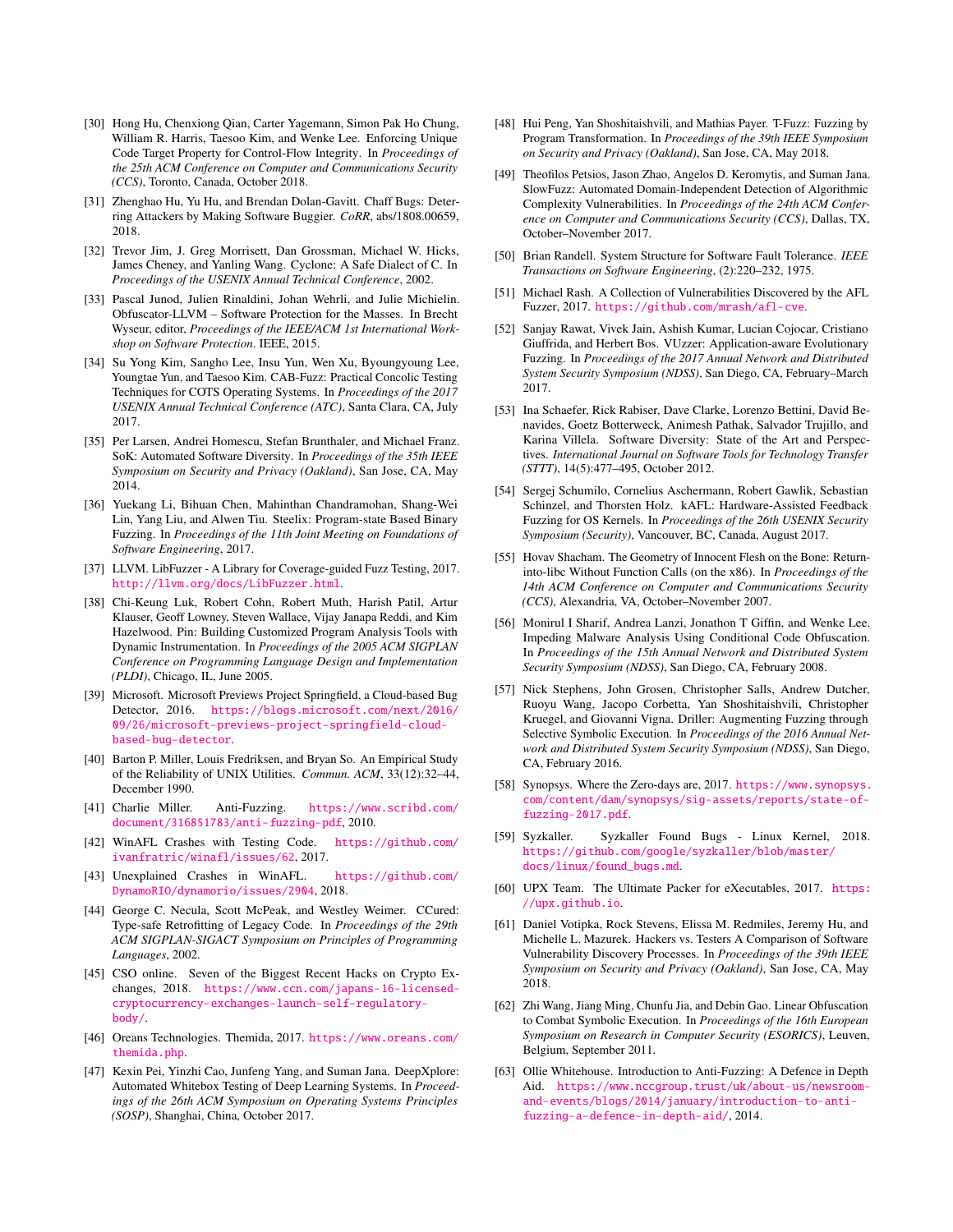- <span id="page-16-1"></span>[64] Wen Xu, Sanidhya Kashyap, Changwoo Min, and Taesoo Kim. Designing New Operating Primitives to Improve Fuzzing Performance. In *Proceedings of the 24th ACM Conference on Computer and Communications Security (CCS)*, Dallas, TX, October–November 2017.
- <span id="page-16-5"></span>[65] Zhou Xu. PTfuzzer, 2018. [https://github.com/hunter-ht-](https://github.com/hunter-ht-2018/ptfuzzer)[2018/ptfuzzer](https://github.com/hunter-ht-2018/ptfuzzer).
- <span id="page-16-7"></span>[66] Xuejun Yang, Yang Chen, Eric Eide, and John Regehr. Finding and Understanding Bugs in C Compilers. In *ACM SIGPLAN Notices*, volume 46, pages 283–294. ACM, 2011.
- <span id="page-16-2"></span>[67] Insu Yun, Sangho Lee, Meng Xu, Yeongjin Jang, and Taesoo Kim. QSYM: A Practical Concolic Execution Engine Tailored for Hybrid Fuzzing. In *Proceedings of the 27th USENIX Security Symposium (Security)*, Baltimore, MD, August 2018.
- <span id="page-16-3"></span>[68] Michal Zalewski. Fuzzing Random Programs without execve(), 2014. [https://lcamtuf.blogspot.com/2014/10/fuzzing](https://lcamtuf.blogspot.com/2014/10/fuzzing-binaries-without-execve.html)[binaries-without-execve.html](https://lcamtuf.blogspot.com/2014/10/fuzzing-binaries-without-execve.html).
- <span id="page-16-4"></span>[69] Michal Zalewski. New in AFL: Persistent Mode, 2015. [https://lcamtuf.blogspot.com/2015/06/new-in-afl](https://lcamtuf.blogspot.com/2015/06/new-in-afl-persistent-mode.html)[persistent-mode.html](https://lcamtuf.blogspot.com/2015/06/new-in-afl-persistent-mode.html).
- <span id="page-16-6"></span>[70] Michal Zalewski. High-performance Binary-only Instrumentation for AFL-fuzz, 2016. [https://github.com/mirrorer/afl/tree/](https://github.com/mirrorer/afl/tree/master/qemu_mode) [master/qemu\\_mode](https://github.com/mirrorer/afl/tree/master/qemu_mode).
- <span id="page-16-8"></span>[71] Michal Zalewski. Technical Whitepaper for AFL-fuzz, 2017. [https://github.com/mirrorer/afl/blob/master/docs/](https://github.com/mirrorer/afl/blob/master/docs/technical_details.txt) [technical\\_details.txt](https://github.com/mirrorer/afl/blob/master/docs/technical_details.txt).
- <span id="page-16-0"></span>[72] Michal Zalewski. American Fuzzy Lop (2.52b), 2018. [http:](http://lcamtuf.coredump.cx/afl/) [//lcamtuf.coredump.cx/afl/](http://lcamtuf.coredump.cx/afl/).

# Appendix

# <span id="page-16-9"></span>A HonggFuzz Intel-PT-mode Result



Figure 14: Paths discovered by HonggFuzz Intel-PT mode from real-world programs. Each program is compiled with five settings: original (no protection), SpeedBump, BranchTrap, AntiHybrid and all protections. We fuzz them for three days.